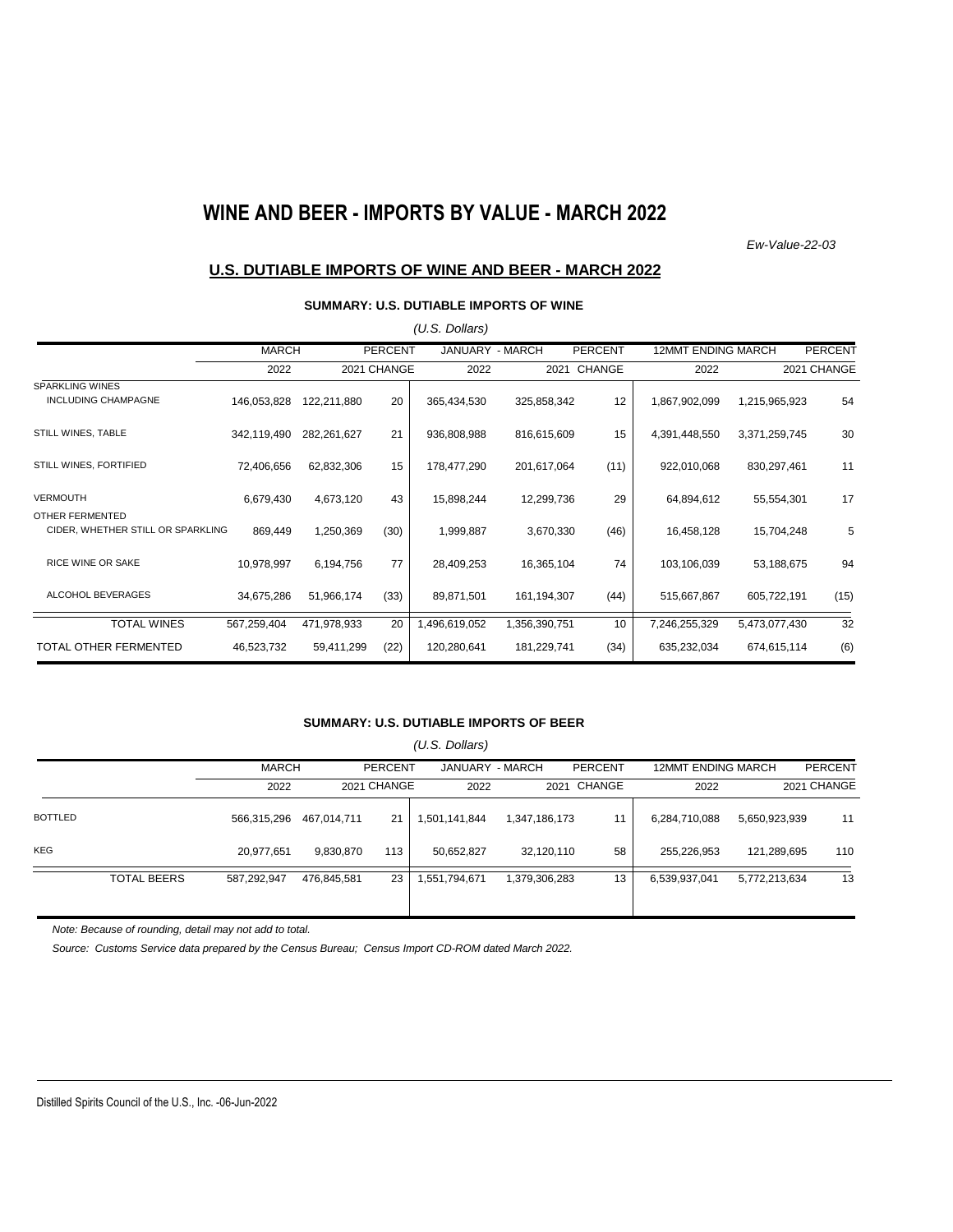#### **ENTERED FOR CONSUMPTION: DETAIL BY CLASS AND ORIGIN**

### **SPARKING WINES, INCLUDING CHAMPAGNE**

*(U.S. Dollars)*

|                  | <b>MARCH</b> |             | <b>PERCENT</b>           | JANUARY - MARCH |             | <b>PERCENT</b>           | <b>12MMT ENDING MARCH</b> |             | PERCENT                  |
|------------------|--------------|-------------|--------------------------|-----------------|-------------|--------------------------|---------------------------|-------------|--------------------------|
| <b>ORIGIN</b>    | 2022         | 2021        | CHANGE                   | 2022            |             | 2021 CHANGE              | 2022                      |             | 2021 CHANGE              |
|                  | $\mathbf 0$  | $\mathbf 0$ | $\omega$                 | 0               | 10,709      | (100)                    | $\mathsf 0$               | 10,709      | (100)                    |
| ANDORRA          | $\mathbf 0$  | $\mathbf 0$ | $\blacksquare$           | 0               | 0           |                          | 9,547                     | 0           | $\overline{\phantom{a}}$ |
| <b>ARGENTINA</b> | 181,583      | 192,895     | (6)                      | 584,793         | 492,963     | 19                       | 2,801,602                 | 1,773,793   | 58                       |
| <b>ARMENIA</b>   | 7,320        | $\mathbf 0$ | $\blacksquare$           | 14,640          | 0           |                          | 207,952                   | 112,544     | 85                       |
| <b>AUSTRALIA</b> | 185,394      | 97,940      | 89                       | 667,375         | 381,736     | 75                       | 2,400,254                 | 1,773,737   | 35                       |
| <b>AUSTRIA</b>   | 86,501       | 97,574      | (11)                     | 141,455         | 187,960     | (25)                     | 2,063,449                 | 993,690     | 108                      |
| <b>BELARUS</b>   | 0            | 31,086      | (100)                    | 0               | 31,086      | (100)                    | 87,191                    | 119,064     | (27)                     |
| <b>BELGIUM</b>   | $\pmb{0}$    | 35,565      | (100)                    | 13,911          | 66,141      | (79)                     | 51,151                    | 90,845      | (44)                     |
| <b>BRAZIL</b>    | 117,663      | 89,304      | 32                       | 329,387         | 287,069     | 15                       | 2,241,974                 | 1,537,124   | 46                       |
| <b>BULGARIA</b>  | $\mathbf 0$  | $\mathbf 0$ | $\blacksquare$           | $\mathbf 0$     | $\mathbf 0$ | $\blacksquare$           | 2,505                     | 2,867       | (13)                     |
| CANADA           | $\pmb{0}$    | $\mathbf 0$ | $\blacksquare$           | 2,063           | $\mathbf 0$ | $\blacksquare$           | 31,663                    | 10,857      | 192                      |
| <b>CHILE</b>     | 17,669       | 97,034      | (82)                     | 176,346         | 103,917     | 70                       | 666,171                   | 367,667     | 81                       |
| <b>CROATIA</b>   | $\pmb{0}$    | 0           |                          | 0               | 0           |                          | 5,225                     | 7,216       | (28)                     |
| <b>CZECH REP</b> | 0            | 14,980      | (100)                    | 0               | 14,980      | (100)                    | 75,110                    | 56,108      | 34                       |
| <b>DENMARK</b>   | $\pmb{0}$    | $\mathbf 0$ | $\blacksquare$           | 0               | $\mathbf 0$ | $\blacksquare$           | 39,726                    | 4,524       | 778                      |
| <b>ECUADOR</b>   | $\pmb{0}$    | $\mathbf 0$ | $\blacksquare$           | 0               | $\mathbf 0$ | $\sim$                   | 28,182                    | 0           | $\sim$                   |
| <b>FRANCE</b>    | 87,870,150   | 72,994,652  | 20                       | 214,544,358     | 194,935,641 | 10                       | 1,092,992,697             | 673,044,366 | 62                       |
| <b>GEORGIA</b>   | 3,300        | $\mathbf 0$ | $\overline{\phantom{a}}$ | 3,300           | 23,652      | (86)                     | 57,345                    | 51,438      | 11                       |
| <b>GERMANY</b>   | 552,697      | 282,803     | 95                       | 1,061,471       | 1,208,288   | (12)                     | 4,337,755                 | 3,818,708   | 14                       |
| GREECE           | 121,861      | 54,057      | 125                      | 147,236         | 99,499      | 48                       | 640,199                   | 327,034     | 96                       |
| <b>HONG KONG</b> | 0            | $\mathbf 0$ | $\sim$                   | 0               | 0           | ÷,                       | 3,285                     | 3,090       | 6                        |
| <b>HUNGARY</b>   | 14,185       | 0           | $\blacksquare$           | 14,185          | 5,846       | 143                      | 82,497                    | 31,406      | 163                      |
| <b>INDIA</b>     | 16,157       | 27,467      | (41)                     | 16,157          | 42,008      | (62)                     | 100,866                   | 130,593     | (23)                     |
| <b>IRELAND</b>   | $\pmb{0}$    | $\pmb{0}$   | $\blacksquare$           | 0               | 0           |                          | 0                         | 23,855      | (100)                    |
| <b>ISRAEL</b>    | 8,501        | $\mathbf 0$ | $\blacksquare$           | 8,501           | 10,573      | (20)                     | 80,129                    | 64,851      | 24                       |
| <b>ITALY</b>     | 49,244,970   | 41,379,828  | 19                       | 126,058,502     | 108,621,290 | 16                       | 623,990,005               | 445,849,620 | 40                       |
| <b>JAPAN</b>     | 0            | $\pmb{0}$   | $\blacksquare$           | 5,110           | 0           | $\blacksquare$           | 33,720                    | 0           | $\sim$                   |
| LATVIA           | $\pmb{0}$    | 0           | $\overline{\phantom{a}}$ | $\pmb{0}$       | $\mathbf 0$ |                          | $\mathbf 0$               | 12,799      | (100)                    |
| <b>LEBANON</b>   | $\pmb{0}$    | 0           | $\blacksquare$           | $\pmb{0}$       | $\mathbf 0$ | $\overline{\phantom{a}}$ | 35,640                    | $\mathbf 0$ | $\overline{\phantom{a}}$ |
| LITHUANIA        | $\pmb{0}$    | $\mathbf 0$ | $\blacksquare$           | 78,377          | $\mathbf 0$ | $\blacksquare$           | 114,088                   | 26,407      | 332                      |
| <b>LUXMBRG</b>   | $\pmb{0}$    | $\pmb{0}$   | $\overline{\phantom{a}}$ | $\pmb{0}$       | 17,305      | (100)                    | 44,283                    | 43,660      | $\overline{1}$           |
| <b>MEXICO</b>    | 3,240        | 2,325       | 39                       | 6,672           | 2,325       | 187                      | 144,208                   | 122,979     | 17                       |
| <b>MOLDOVA</b>   | 61,679       | $\mathbf 0$ | $\overline{\phantom{a}}$ | 148,064         | 162,193     | (9)                      | 1,411,969                 | 575,134     | 146                      |
| N. ZEALAND       | 12,846       | 279,655     | (95)                     | 108,978         | 308,030     | (65)                     | 1,175,825                 | 1,687,518   | (30)                     |
| <b>NETHLDS</b>   | $\mathbf 0$  | $\mathbf 0$ | $\blacksquare$           | $\mathbf 0$     | $\mathbf 0$ | $\blacksquare$           | 55,151                    | $\mathbf 0$ | $\mathbf{r}$             |
| <b>NORWAY</b>    | $\pmb{0}$    | $\pmb{0}$   | $\ddot{\phantom{1}}$     | 4,254           | $\pmb{0}$   |                          | 4,254                     | 0           |                          |
| <b>PANAMA</b>    | $\pmb{0}$    | 0           | $\blacksquare$           | $\pmb{0}$       | 0           |                          | 155,880                   | 0           |                          |
| PERU             | $\mathbf 0$  | 0           | $\overline{\phantom{a}}$ | $\pmb{0}$       | $\mathbf 0$ |                          | 2,638                     | 0           |                          |
| <b>PORTUGAL</b>  | 120,593      | 123,354     | (2)                      | 204,927         | 171,325     | 20                       | 979,562                   | 841,603     | 16                       |
| <b>ROMANIA</b>   | $\pmb{0}$    | $\pmb{0}$   | $\blacksquare$           | $\pmb{0}$       | $\mathbf 0$ |                          | 13,784                    | 2,900       | 375                      |
| <b>RUSSIA</b>    | $\pmb{0}$    | $\pmb{0}$   | ä,                       | 84,225          | $\mathbf 0$ | $\blacksquare$           | 209,298                   | 0           |                          |
| S. AFRICA        | 268,036      | 580,270     | (54)                     | 693,756         | 1,111,461   | (38)                     | 2,980,794                 | 2,876,136   | 4                        |
| <b>SLOVAKIA</b>  | 3,294        | $\pmb{0}$   |                          | 3,294           | $\pmb{0}$   |                          | 23,606                    | 28,736      | (18)                     |
| <b>SLOVENIA</b>  | 140,223      | 10,112      | 1287                     | 243,541         | 145,474     | 67                       | 821,511                   | 351,258     | 134                      |

Page 2 Ew-Value-22-03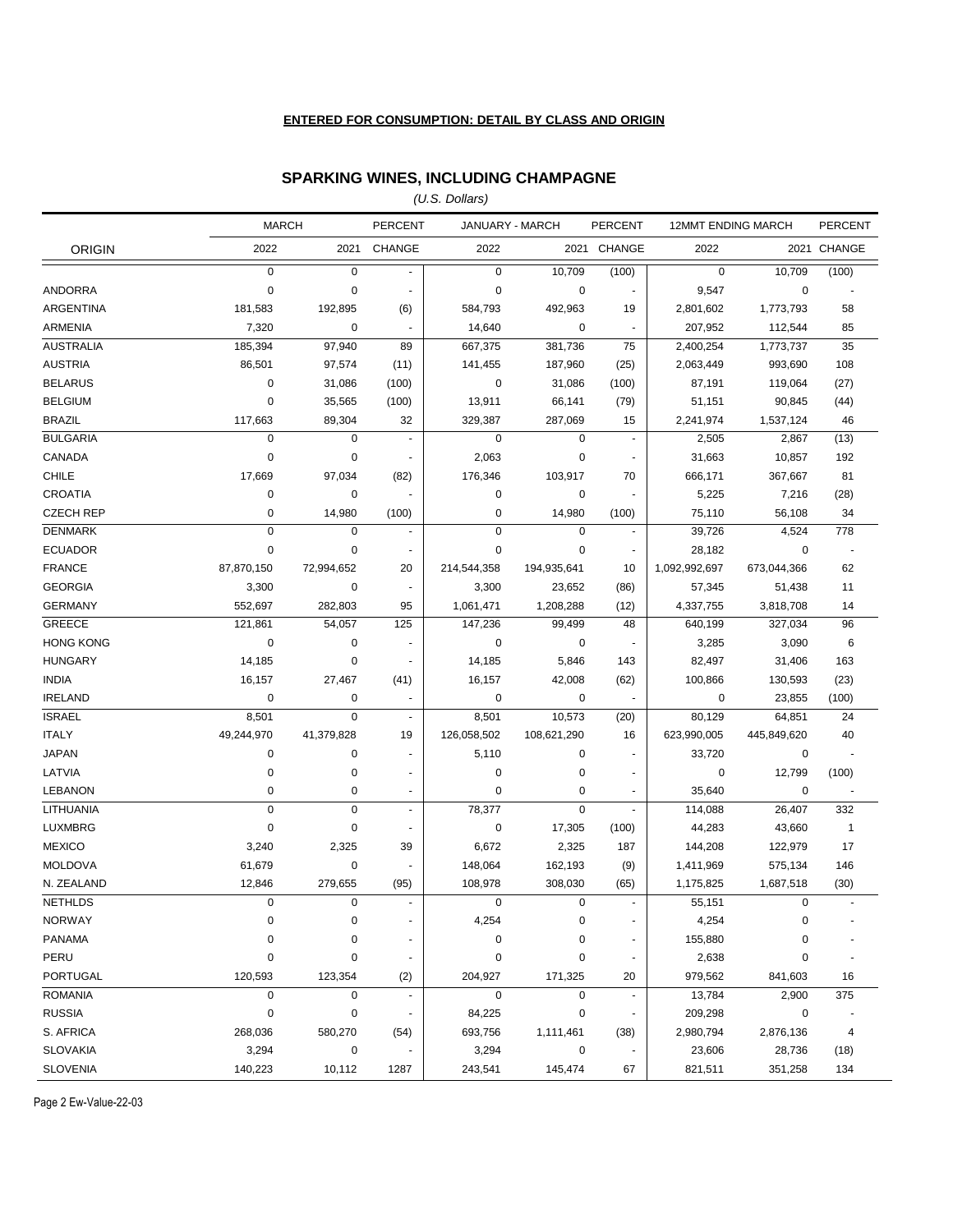## **SPARKING WINES, INCLUDING CHAMPAGNE**

*(U.S. Dollars)*

|                   | <b>MARCH</b> |             | PERCENT        | JANUARY - MARCH |             | PERCENT        |               | <b>12MMT ENDING MARCH</b> | <b>PERCENT</b> |
|-------------------|--------------|-------------|----------------|-----------------|-------------|----------------|---------------|---------------------------|----------------|
| <b>ORIGIN</b>     | 2022         | 2021        | CHANGE         | 2022            | 2021        | CHANGE         | 2022          | 2021                      | CHANGE         |
| <b>SPAIN</b>      | 6,805,833    | 5,763,971   | 18             | 19,531,629      | 17,332,000  | 13             | 124,748,086   | 78,507,716                | 59             |
| SWEDEN            | 0            | 0           |                | 35,886          | 0           |                | 42.498        | 0                         |                |
| SWITZLD           | 63.538       |             |                | 77.883          | 0           | $\overline{a}$ | 186.599       | 37.160                    | 402            |
| <b>U. KINGDOM</b> | 80,239       | 57.008      | 41             | 323,743         | 75,119      | 331            | 1,405,988     | 572,384                   | 146            |
| <b>UKRAINE</b>    | 66,356       |             |                | 97,691          | 9,752       | 902            | 304,186       | 70.467                    | 332            |
| <b>URUGUAY</b>    | 0            |             | $\overline{a}$ | 2,820           | 0           | $\overline{a}$ | 12.051        | 3,360                     | 259            |
| <b>TOTAL</b>      | 146.053.828  | 122.211.880 | 20             | 365.434.530     | 325.858.342 | 12             | 1.867.902.099 | 1.215.965.923             | 54             |

## **STILL WINES, TABLE**

*(U.S. Dollars)*

|                   | <b>MARCH</b> |             | PERCENT        |             | JANUARY - MARCH | PERCENT                  | <b>12MMT ENDING MARCH</b> |             | <b>PERCENT</b> |
|-------------------|--------------|-------------|----------------|-------------|-----------------|--------------------------|---------------------------|-------------|----------------|
| <b>ORIGIN</b>     | 2022         | 2021        | CHANGE         | 2022        |                 | 2021 CHANGE              | 2022                      |             | 2021 CHANGE    |
|                   | $\mathbf 0$  | $\Omega$    |                | $\Omega$    | $\Omega$        | $\sim$                   | 26,100                    | 37,740      | (31)           |
| <b>ALBANIA</b>    | 0            | $\mathbf 0$ |                | $\mathbf 0$ | $\pmb{0}$       | ÷.                       | 0                         | 14,112      | (100)          |
| <b>ANGUILLA</b>   | 33,750       | 76,883      | (56)           | 39,713      | 84,833          | (53)                     | 73,388                    | 121,733     | (40)           |
| ARGENTINA         | 15,770,469   | 15,159,202  | $\overline{4}$ | 43,554,836  | 41,893,862      | 4                        | 206,022,172               | 191,238,187 | 8              |
| <b>ARMENIA</b>    | 46,800       | 132,268     | (65)           | 115,243     | 256,360         | (55)                     | 1,251,598                 | 1,002,133   | 25             |
| <b>AUSTRALIA</b>  | 22,633,749   | 22,304,422  | -1             | 65,402,365  | 61,746,937      | 6                        | 251,535,034               | 275,798,315 | (9)            |
| <b>AUSTRIA</b>    | 1,484,825    | 1,890,394   | (21)           | 3,830,994   | 4,432,110       | (14)                     | 26,011,772                | 19,896,283  | 31             |
| <b>BAHRAIN</b>    | $\mathbf 0$  | $\mathbf 0$ |                | 2,136       | 2,157           | (1)                      | 6,806                     | 2,157       | 216            |
| <b>BELGIUM</b>    | 103,910      | 101,336     | 3              | 199,157     | 257,114         | (23)                     | 852,354                   | 1,585,310   | (46)           |
| <b>BELIZE</b>     | 0            | $\mathbf 0$ |                | 0           | 0               |                          | 11,166                    | 5,045       | 121            |
| <b>BOLIVIA</b>    | 0            | $\mathbf 0$ | $\blacksquare$ | $\mathbf 0$ | 0               | $\sim$                   | 146,167                   | 42,419      | 245            |
| <b>BOSNIA</b>     | $\mathbf 0$  | $\mathbf 0$ |                | 13,910      | 24,276          | (43)                     | 68,929                    | 123,034     | (44)           |
| <b>BRAZIL</b>     | 25,702       | $\mathbf 0$ |                | 93,712      | 67,914          | 38                       | 360,703                   | 488,526     | (26)           |
| <b>BULGARIA</b>   | 97,914       | 124,066     | (21)           | 369,651     | 320,328         | 15                       | 2,502,802                 | 1,323,707   | 89             |
| CANADA            | 74,508       | 237,360     | (69)           | 808,531     | 645,245         | 25                       | 4,460,559                 | 1,959,341   | 128            |
| <b>CHILE</b>      | 17,289,935   | 15,403,029  | 12             | 49,105,276  | 43,688,206      | 12                       | 228,599,629               | 201,293,081 | 14             |
| <b>CHINA</b>      | 0            | $\mathbf 0$ | $\blacksquare$ | 0           | 0               | $\blacksquare$           | 20,688                    | 126,851     | (84)           |
| <b>COLOMBIA</b>   | 0            | 0           |                | $\mathbf 0$ | 0               | $\blacksquare$           | 2,025                     | 0           |                |
| <b>COSTA RICA</b> | 0            | $\Omega$    |                | $\Omega$    | 0               | $\sim$                   | $\mathbf 0$               | 19,894      | (100)          |
| <b>CROATIA</b>    | 108,870      | 28,068      | 288            | 168,988     | 116,700         | 45                       | 1,544,430                 | 1,120,079   | 38             |
| <b>CYPRUS</b>     | $\mathbf 0$  | $\Omega$    |                | 47,475      | $\Omega$        | $\overline{\phantom{a}}$ | 217,223                   | 24,708      | 779            |
| <b>CZECH REP</b>  | 9,989        | 42,954      | (77)           | 36,426      | 46,003          | (21)                     | 622,371                   | 362,332     | 72             |
| <b>DENMARK</b>    | $\Omega$     | 49,759      | (100)          | $\mathbf 0$ | 49,759          | (100)                    | 1,528,127                 | 55,533      | 2652           |
| DOM REP           | 155,040      | 161,638     | (4)            | 234,285     | 203,308         | 15                       | 834,626                   | 740,268     | 13             |
| <b>ETHIOPIA</b>   | 0            | 0           | $\blacksquare$ | 0           | 0               | ÷,                       | 49,661                    | 0           | $\blacksquare$ |
| <b>FRANCE</b>     | 106,520,450  | 71,076,746  | 50             | 238,137,594 | 168,570,795     | 41                       | 1,205,881,426             | 636,189,145 | 90             |
| <b>GEORGIA</b>    | 620,855      | 196,355     | 216            | 1,077,125   | 706,471         | 52                       | 4,853,820                 | 3,697,469   | 31             |
| <b>GERMANY</b>    | 8,196,512    | 4,691,376   | 75             | 16,852,865  | 12,274,406      | 37                       | 84,849,158                | 59,598,875  | 42             |
| <b>GREECE</b>     | 1,791,221    | 679,062     | 164            | 3,474,670   | 1,543,632       | 125                      | 15,863,345                | 6,969,609   | 128            |
| HAITI             | 0            | $\mathbf 0$ |                | 0           | 0               |                          | 7,200                     | $\mathbf 0$ |                |

Page 3 Ew-Value-22-03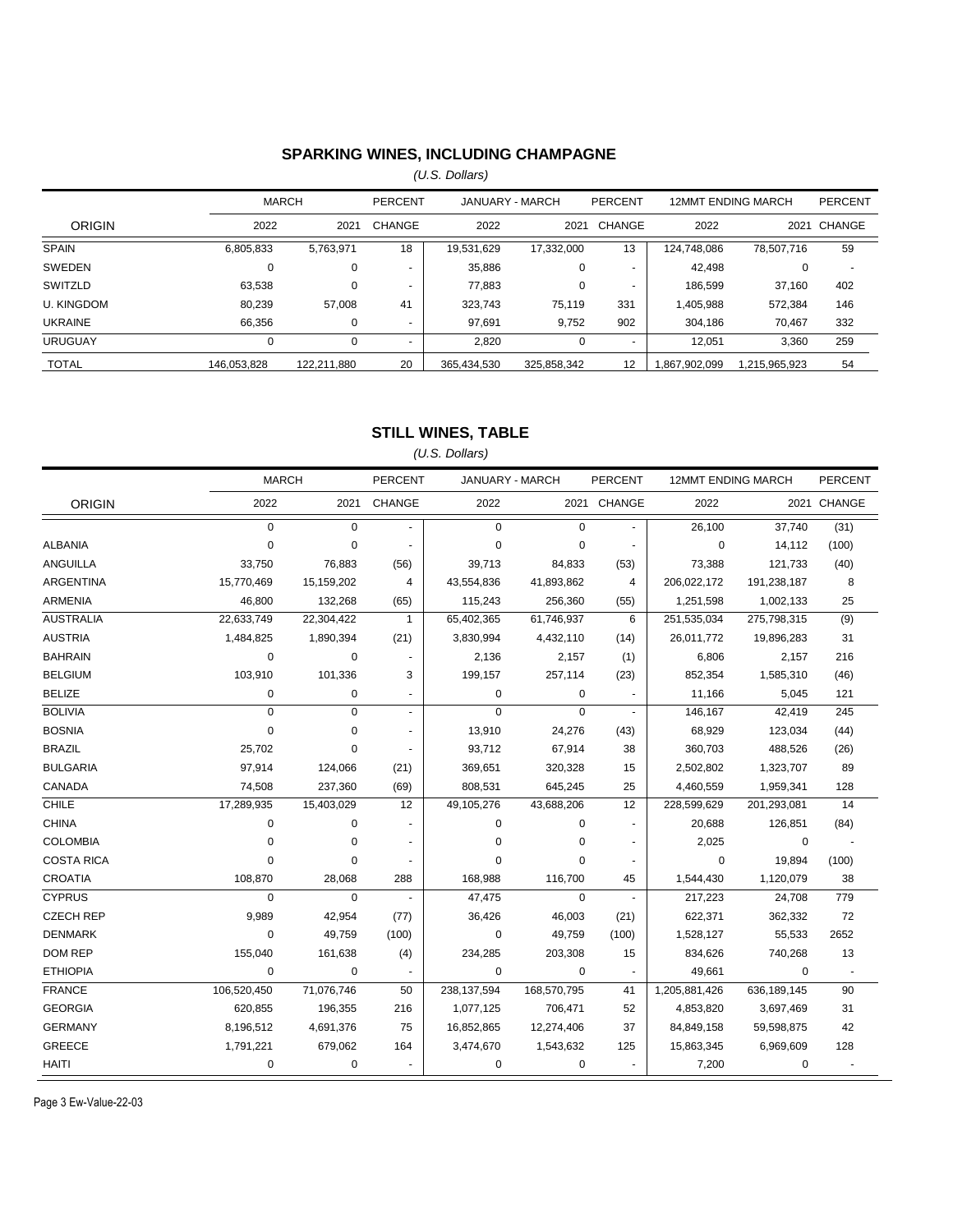## **STILL WINES, TABLE**

*(U.S. Dollars)*

|                   | <b>MARCH</b> |            | <b>PERCENT</b> | JANUARY - MARCH |             | <b>PERCENT</b>           | <b>12MMT ENDING MARCH</b> |                | <b>PERCENT</b>           |
|-------------------|--------------|------------|----------------|-----------------|-------------|--------------------------|---------------------------|----------------|--------------------------|
| <b>ORIGIN</b>     | 2022         | 2021       | <b>CHANGE</b>  | 2022            |             | 2021 CHANGE              | 2022                      |                | 2021 CHANGE              |
| <b>HONG KONG</b>  | $\mathbf 0$  | 6,541      | (100)          | $\mathbf 0$     | 6,541       | (100)                    | 230,621                   | 196.146        | 18                       |
| <b>HUNGARY</b>    | 315,950      | 126,592    | 150            | 696,804         | 320,486     | 117                      | 4,347,020                 | 2,817,965      | 54                       |
| <b>INDIA</b>      | 15,437       | 3,283      | 370            | 61,763          | 3,283       | 1781                     | 136,491                   | 80,119         | 70                       |
| <b>IRELAND</b>    | 5,975        | 0          |                | 5,975           | $\pmb{0}$   |                          | 47,843                    | 94,640         | (49)                     |
| <b>ISRAEL</b>     | 3,623,512    | 2,507,799  | 44             | 11,082,299      | 10,168,564  | 9                        | 27,591,099                | 20,135,392     | 37                       |
| <b>ITALY</b>      | 100,709,080  | 84,369,084 | 19             | 294,685,618     | 297,495,636 | (1)                      | 1,448,838,411             | 1,259,288,529  | 15                       |
| <b>JAMAICA</b>    | 58,616       | 0          |                | 64,966          | 76,895      | (16)                     | 377,900                   | 390,037        | (3)                      |
| <b>JAPAN</b>      | 0            | 0          | $\sim$         | 0               | 3,673       | (100)                    | 87,083                    | 9,160          | 851                      |
| KOREA, S.         | $\mathbf 0$  | 0          | $\blacksquare$ | $\mathbf 0$     | $\pmb{0}$   |                          | 5,147                     | 0              | $\overline{\phantom{a}}$ |
| <b>KOSOVO</b>     | 8,267        | 0          | $\omega$       | 34,637          | $\mathbf 0$ | $\blacksquare$           | 327,807                   | 80,171         | 309                      |
| <b>LEBANON</b>    | 171,672      | 83,175     | 106            | 640,725         | 255,691     | 151                      | 2,451,484                 | 1,883,967      | 30                       |
| LITHUANIA         | 0            | 0          |                | 140,311         | 7,613       | 1743                     | 457,853                   | 240,604        | 90                       |
| LUXMBRG           | $\mathbf 0$  | 0          | $\sim$         | 0               | 19,475      | (100)                    | 102,681                   | 52,973         | 94                       |
| <b>MACEDONIA</b>  | 42,728       | 41,204     | 4              | 96,850          | 69,575      | 39                       | 722,095                   | 656,274        | 10                       |
| <b>MARTINQ</b>    | $\mathbf 0$  | 0          | $\blacksquare$ | $\mathbf 0$     | 0           | $\blacksquare$           | 3,416                     | $\mathbf 0$    | ÷.                       |
| <b>MAURITANIA</b> | $\mathbf 0$  | 0          | ÷,             | $\mathbf 0$     | 0           | $\overline{\phantom{a}}$ | $\mathbf 0$               | 8,328          | (100)                    |
| <b>MEXICO</b>     | 324,794      | 466,343    | (30)           | 928,259         | 574,337     | 62                       | 3,830,505                 | 2,086,413      | 84                       |
| <b>MOLDOVA</b>    | 101,357      | 81,051     | 25             | 285,785         | 243,782     | 17                       | 1,939,209                 | 1,624,429      | 19                       |
| <b>MONACO</b>     | 0            | 0          |                | 0               | 0           |                          | 0                         | 15,335         | (100)                    |
| <b>MONTENEGRO</b> | $\mathbf 0$  | 17,164     | (100)          | 47,619          | 54,974      | (13)                     | 278,485                   | 222,269        | 25                       |
| <b>MOROCCO</b>    | $\pmb{0}$    | 4,726      | (100)          | 0               | 28,130      | (100)                    | 127,104                   | 196,525        | (35)                     |
| N. ZEALAND        | 39,795,426   | 43,877,468 | (9)            | 140,560,049     | 124,372,291 | 13                       | 566,257,434               | 479,027,202    | 18                       |
| <b>NETHLDS</b>    | 33,077       | 66,931     | (51)           | 360,748         | 227,743     | 58                       | 1,221,981                 | 712,384        | 72                       |
| <b>PANAMA</b>     | 0            | 0          | $\sim$         | 0               | 0           | $\overline{\phantom{a}}$ | 551,703                   | 0              | $\overline{\phantom{a}}$ |
| PARAGUAY          | $\pmb{0}$    | 0          | $\omega$       | $\pmb{0}$       | $\pmb{0}$   | $\sim$                   | 55,044                    | $\overline{0}$ | $\sim$                   |
| PERU              | 32,221       | 80,018     | (60)           | 205,966         | 133,435     | 54                       | 830,539                   | 618,692        | 34                       |
| <b>POLAND</b>     | 0            | 0          |                | 0               | 0           |                          | 66,759                    | 27,116         | 146                      |
| PORTUGAL          | 5,035,623    | 6,530,886  | (23)           | 12,725,644      | 16,604,099  | (23)                     | 70,580,947                | 66,944,486     | 5                        |
| <b>ROMANIA</b>    | 24,600       | 134,885    | (82)           | 217,833         | 301,054     | (28)                     | 1,437,250                 | 1,759,651      | (18)                     |
| S. AFRICA         | 3,156,776    | 3,264,933  | (3)            | 16,047,669      | 8,848,849   | 81                       | 62,720,861                | 42,169,279     | 49                       |
| <b>SAN MARINO</b> | 0            | 0          |                | 0               | 0           |                          | 26,426                    | 4,356          | 507                      |
| <b>SERBIA</b>     | 24,317       | 28,799     | (16)           | 101,760         | 95,711      | 6                        | 434,061                   | 290,011        | 50                       |
| <b>SINGAPORE</b>  | 0            | 0          |                | 0               | 0           |                          | 2,544                     | 0              |                          |
| <b>SLOVAKIA</b>   | 92,651       | 19,204     | 382            | 102,989         | 52,313      | 97                       | 378,176                   | 287,208        | 32                       |
| <b>SLOVENIA</b>   | 356,481      | 127,005    | 181            | 1,255,276       | 768,498     | 63                       | 4,781,439                 | 2,711,525      | 76                       |
| SPAIN             | 12,641,062   | 7,486,584  | 69             | 31,498,090      | 17,514,923  | 80                       | 138,589,770               | 78,138,506     | 77                       |
| SWEDEN            | 0            | 0          | $\blacksquare$ | 0               | 0           | $\blacksquare$           | 0                         | 34,754         | (100)                    |
| SWITZLD           | 283,503      | 154,810    | 83             | 511,850         | 423,882     | 21                       | 4,093,639                 | 2,050,423      | 100                      |
| <b>THAILAND</b>   | 0            | 0          | $\blacksquare$ | 0               | 0           | $\overline{\phantom{a}}$ | 13,736                    | 0              |                          |
| <b>TURKEY</b>     | 47,382       | 0          | $\blacksquare$ | 118,025         | 39,597      | 198                      | 538,930                   | 298,334        | 81                       |
| <b>U. KINGDOM</b> | 211,132      | 117,890    | 79             | 333,078         | 159,499     | 109                      | 6,542,722                 | 373,605        | 1651                     |
| <b>UKRAINE</b>    | 3,648        | 12,182     | (70)           | 3,648           | 12,182      | (70)                     | 60,802                    | 62,002         | (2)                      |
| <b>URUGUAY</b>    | 39,704       | 298,152    | (87)           | 429,800         | 802,462     | (46)                     | 2,121,534                 | 1,835,049      | 16                       |
| VENEZUELA         | 0            | 0          |                | 0               | 0           |                          | 36,720                    | 0              | $\overline{\phantom{a}}$ |

Page 4 Ew-Value-22-03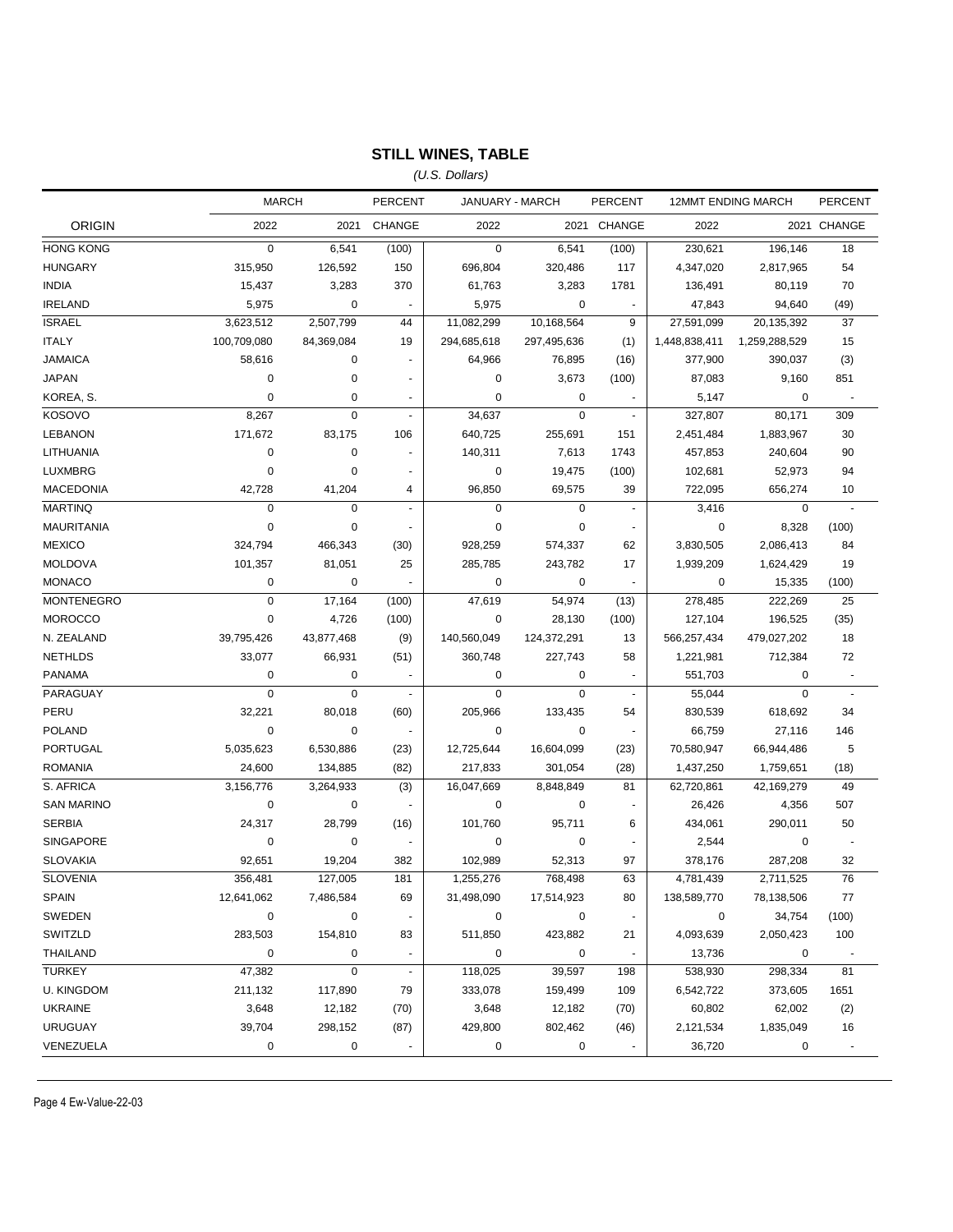## **STILL WINES, TABLE**

*(U.S. Dollars)*

|                                                                   |             | <b>MARCH</b><br>PERCENT |        | JANUARY - MARCH |             | PERCENT |               | <b>12MMT ENDING MARCH</b> | PERCENT     |
|-------------------------------------------------------------------|-------------|-------------------------|--------|-----------------|-------------|---------|---------------|---------------------------|-------------|
| ORIGIN                                                            | 2022        | 2021                    | CHANGE | 2022            | 2021        | CHANGE  | 2022          |                           | 2021 CHANGE |
| <b>TOTAL</b>                                                      | 342.119.490 | 282.261.627             | 21     | 936.808.988     | 816.615.609 | 15      | 4.391.448.550 | 3.371.259.745             | 30          |
| NOTE: Table wines containing not more than 14% alcohol by volume. |             |                         |        |                 |             |         |               |                           |             |

*NOTE: Table wines containing not more than 14% alcohol by volume.*

### **STILL WINES, FORTIFIED**

### *(U.S. Dollars)*

|                  | <b>MARCH</b> |             | <b>PERCENT</b> | JANUARY - MARCH |             | <b>PERCENT</b>           | <b>12MMT ENDING MARCH</b> |             | <b>PERCENT</b>           |
|------------------|--------------|-------------|----------------|-----------------|-------------|--------------------------|---------------------------|-------------|--------------------------|
| <b>ORIGIN</b>    | 2022         | 2021        | <b>CHANGE</b>  | 2022            |             | 2021 CHANGE              | 2022                      |             | 2021 CHANGE              |
| <b>ARGENTINA</b> | 2,439,298    | 4,023,229   | (39)           | 8,615,015       | 10,938,957  | (21)                     | 51,044,257                | 46,078,124  | 11                       |
| <b>ARMENIA</b>   | 14,400       | $\mathbf 0$ | $\blacksquare$ | 132,955         | 135,270     | (2)                      | 404,180                   | 320,864     | 26                       |
| <b>AUSTRALIA</b> | 7,035,381    | 2,735,715   | 157            | 17,363,577      | 7,488,490   | 132                      | 50,572,108                | 32,658,321  | 55                       |
| <b>AUSTRIA</b>   | 0            | 2,703       | (100)          | $\mathbf 0$     | 30,131      | (100)                    | 18,712                    | 48,625      | (62)                     |
| <b>BAHRAIN</b>   | $\mathbf 0$  | $\mathbf 0$ |                | 3,744           | $\mathbf 0$ | $\overline{\phantom{a}}$ | 3,744                     | $\mathbf 0$ | $\sim$                   |
| <b>BELGIUM</b>   | 133,532      | 37,915      | 252            | 313,089         | 46,848      | 568                      | 1,436,748                 | 215,337     | 567                      |
| <b>BOLIVIA</b>   | 0            | $\mathbf 0$ |                | $\mathbf 0$     | $\pmb{0}$   |                          | $\mathbf 0$               | 7,491       | (100)                    |
| <b>BOSNIA</b>    | 0            | $\mathbf 0$ | $\sim$         | $\mathbf 0$     | 7,200       | (100)                    | 7,381                     | 20,922      | (65)                     |
| <b>BRAZIL</b>    | 0            | $\mathbf 0$ | $\blacksquare$ | 0               | 0           |                          | 2,842                     | $\mathbf 0$ | $\overline{\phantom{a}}$ |
| <b>BULGARIA</b>  | $\mathbf 0$  | $\mathbf 0$ | $\blacksquare$ | 25,158          | 31,947      | (21)                     | 122,351                   | 150,973     | (19)                     |
| CANADA           | 4,903,510    | 4,725,610   | 4              | 12,983,787      | 13,157,448  | (1)                      | 52,628,937                | 41,083,451  | 28                       |
| <b>CHILE</b>     | 1,308,098    | 809,711     | 62             | 3,577,394       | 2,026,446   | 77                       | 16,236,274                | 10,947,785  | 48                       |
| <b>CHINA</b>     | 0            | $\pmb{0}$   |                | 0               | $\pmb{0}$   | $\tilde{\phantom{a}}$    | 51,798                    | 313,828     | (83)                     |
| <b>CROATIA</b>   | 40,988       | $\mathbf 0$ | ÷,             | 53,186          | 10,926      | 387                      | 189,760                   | 65,357      | 190                      |
| <b>CYPRUS</b>    | 0            | $\pmb{0}$   | $\blacksquare$ | 13,320          | $\pmb{0}$   | $\overline{\phantom{a}}$ | 96,295                    | 15,343      | 528                      |
| <b>DENMARK</b>   | 368,510      | $\pmb{0}$   |                | 964,168         | $\pmb{0}$   | $\blacksquare$           | 3,923,284                 | 85,964      | 4464                     |
| <b>FINLAND</b>   | $\pmb{0}$    | 7,670       | (100)          | $\mathbf 0$     | 7,670       | (100)                    | $\mathbf 0$               | 7,670       | (100)                    |
| <b>FRANCE</b>    | 24,685,509   | 17,521,521  | 41             | 51,313,571      | 74,697,398  | (31)                     | 299,476,670               | 354,843,475 | (16)                     |
| <b>GEORGIA</b>   | 14,343       | 6,270       | 129            | 38,643          | 25,542      | 51                       | 111,797                   | 97,816      | 14                       |
| <b>GERMANY</b>   | 6,826        | 55,229      | (88)           | 174,994         | 164,844     | 6                        | 749,358                   | 933,649     | (20)                     |
| <b>GREECE</b>    | 278,370      | 54,144      | 414            | 522,373         | 153,482     | 240                      | 2,095,571                 | 927,445     | 126                      |
| <b>HONG KONG</b> | 0            | 3,472       | (100)          | 2,470           | 8,807       | (72)                     | 9,572                     | 12,093      | (21)                     |
| <b>HUNGARY</b>   | 0            | $\mathbf 0$ |                | 4,343           | 0           | $\blacksquare$           | 86,273                    | 33,535      | 157                      |
| <b>IRELAND</b>   | 0            | 3,474       | (100)          | $\mathbf 0$     | 3,474       | (100)                    | $\mathbf 0$               | 3,474       | (100)                    |
| <b>ISRAEL</b>    | 2,013,647    | 1,461,441   | 38             | 5,382,890       | 4,245,030   | 27                       | 13,702,814                | 10,195,605  | 34                       |
| <b>ITALY</b>     | 13,771,296   | 12,353,349  | 11             | 36,052,514      | 37,842,852  | (5)                      | 203,484,562               | 139,147,752 | 46                       |
| <b>JAMAICA</b>   | 46,488       | 31,330      | 48             | 130,810         | 100,420     | 30                       | 880,544                   | 590,371     | 49                       |
| <b>JAPAN</b>     | 72,275       | $\pmb{0}$   | $\blacksquare$ | 72,275          | 0           | $\blacksquare$           | 80,285                    | 0           | ÷,                       |
| KOREA, S.        | 76,116       | 25,436      | 199            | 384,136         | 122,743     | 213                      | 1,092,152                 | 672,565     | 62                       |
| <b>KOSOVO</b>    | $\mathbf 0$  | $\mathbf 0$ | $\blacksquare$ | $\mathbf 0$     | $\pmb{0}$   | $\blacksquare$           | $\mathbf 0$               | 27,254      | (100)                    |
| <b>LEBANON</b>   | 21,194       | 6,732       | 215            | 47,690          | 107,712     | (56)                     | 529,060                   | 607,608     | (13)                     |
| <b>MACEDONIA</b> | $\pmb{0}$    | 31,657      | (100)          | 54,939          | 31,657      | 74                       | 99,845                    | 104,559     | (5)                      |
| <b>MEXICO</b>    | 28,238       | 220,864     | (87)           | 34,071          | 263,983     | (87)                     | 657,979                   | 517,897     | 27                       |
| <b>MOLDOVA</b>   | 77,234       | 97,136      | (20)           | 169,163         | 195,704     | (14)                     | 1,065,414                 | 743,051     | 43                       |
| <b>MOROCCO</b>   | $\pmb{0}$    | $\mathbf 0$ |                | $\mathbf 0$     | 2,998       | (100)                    | $\mathbf 0$               | 84,344      | (100)                    |
| N. ZEALAND       | $\pmb{0}$    | 6,243       | (100)          | 134,496         | 83,685      | 61                       | 650,565                   | 372,833     | 74                       |

Page 5 Ew-Value-22-03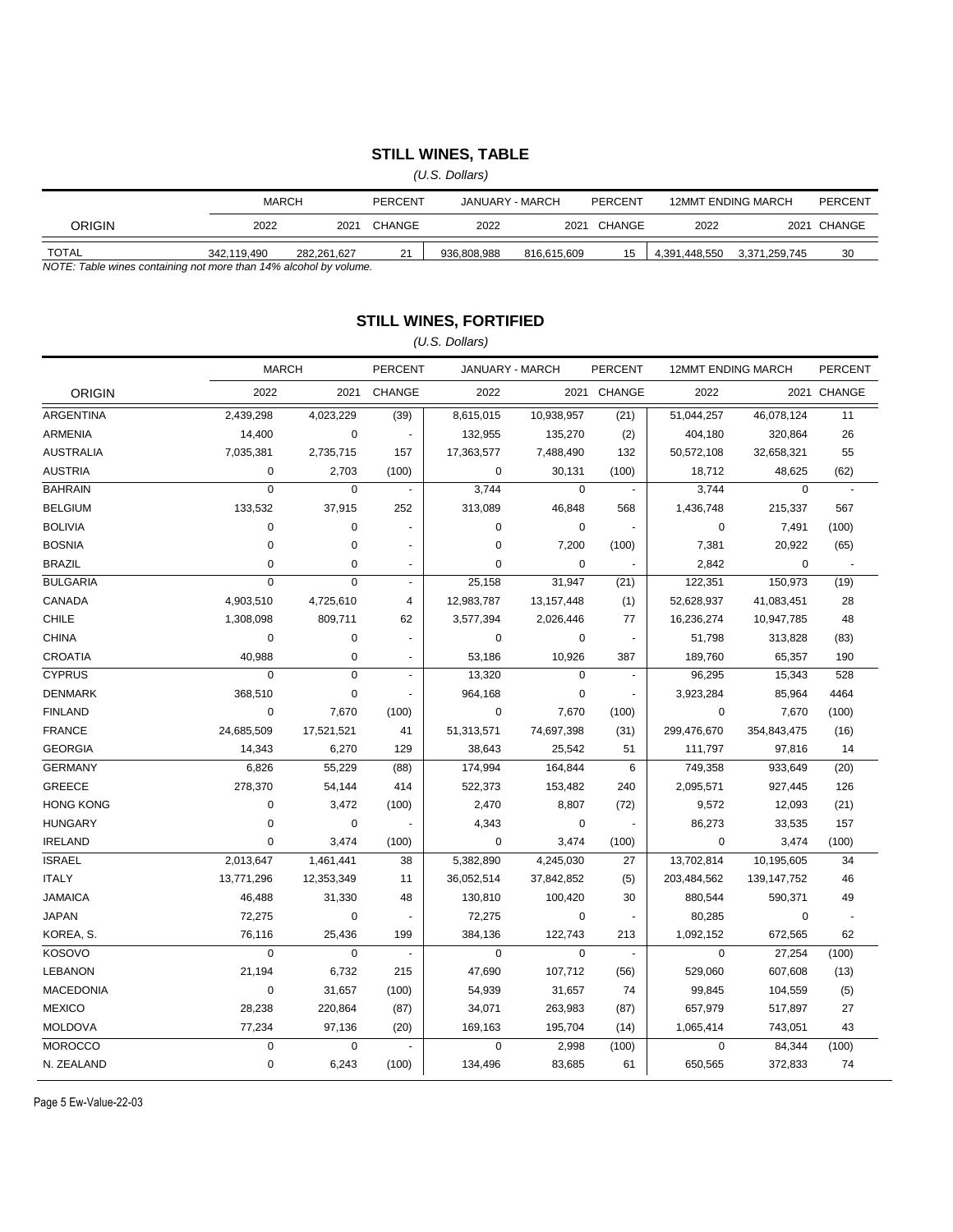## **STILL WINES, FORTIFIED**

*(U.S. Dollars)*

|                   | <b>MARCH</b> |            | <b>PERCENT</b> | JANUARY - MARCH |             | <b>PERCENT</b> | <b>12MMT ENDING MARCH</b> |             | <b>PERCENT</b> |
|-------------------|--------------|------------|----------------|-----------------|-------------|----------------|---------------------------|-------------|----------------|
| <b>ORIGIN</b>     | 2022         | 2021       | <b>CHANGE</b>  | 2022            | 2021        | <b>CHANGE</b>  | 2022                      | 2021        | CHANGE         |
| <b>NETHLDS</b>    | 65,750       | 40,817     | 61             | 169,173         | 145,478     | 16             | 1,140,300                 | 588,760     | 94             |
| PERU              | 0            | 0          |                | 4,056           | 0           |                | 4,056                     | 0           |                |
| <b>POLAND</b>     | $\Omega$     | 0          | $\overline{a}$ | $\Omega$        | 0           |                | 0                         | 5,578       | (100)          |
| <b>PORTUGAL</b>   | 4,912,643    | 4,930,720  | 0              | 12,292,880      | 12,256,675  | 0              | 61,273,549                | 46,560,689  | 32             |
| <b>ROMANIA</b>    | 0            | 0          | $\overline{a}$ | 49,319          | 0           |                | 104,128                   | 43,759      | 138            |
| S. AFRICA         | 230,413      | 231,800    | (1)            | 1,041,982       | 825,615     | 26             | 5,135,962                 | 3,689,762   | 39             |
| <b>SERBIA</b>     | $\Omega$     | 0          |                | $\Omega$        | 0           |                | 50,855                    | 6,455       | 688            |
| <b>SINGAPORE</b>  | $\Omega$     | 0          | $\blacksquare$ | $\Omega$        | $\Omega$    |                | $\Omega$                  | 8,123       | (100)          |
| <b>SLOVENIA</b>   | 0            | 0          | $\blacksquare$ | 0               | 0           |                | 4,206                     | 7,675       | (45)           |
| <b>SPAIN</b>      | 9,724,827    | 13,362,228 | (27)           | 26,095,385      | 36,359,479  | (28)           | 151,439,253               | 136,753,782 | 11             |
| SWITZLD           | 2,698        | 5,845      | (54)           | 15,549          | 5,845       | 166            | 107,981                   | 119,895     | (10)           |
| <b>TURKEY</b>     | $\Omega$     | $\Omega$   |                | 4,374           | 0           |                | 46,224                    | 24,420      | 89             |
| <b>U. KINGDOM</b> | 94,902       | 22.805     | 316            | 157,793         | 75,068      | 110            | 694.387                   | 349,726     | 99             |
| <b>UKRAINE</b>    | 0            | 10.184     | (100)          | $\Omega$        | 10.184      | (100)          | 34,239                    | 56,326      | (39)           |
| <b>URUGUAY</b>    | 40,170       | 7,056      | 469            | 82,008          | 7,056       | 1062           | 463,796                   | 141,946     | 227            |
| <b>UZBEKSTN</b>   | 0            | $\Omega$   | $\blacksquare$ | $\Omega$        | 0           |                | $\Omega$                  | 5,184       | (100)          |
| <b>TOTAL</b>      | 72,406,656   | 62,832,306 | 15             | 178,477,290     | 201,617,064 | (11)           | 922,010,068               | 830,297,461 | 11             |

*NOTE: Fortified wines containing more than 14% alcohol by volume.*

#### **VERMOUTH**

*(U.S. Dollars)*

|                   | <b>MARCH</b> |           | <b>PERCENT</b>           | <b>JANUARY - MARCH</b> |            | <b>PERCENT</b>           | <b>12MMT ENDING MARCH</b> |            | <b>PERCENT</b> |
|-------------------|--------------|-----------|--------------------------|------------------------|------------|--------------------------|---------------------------|------------|----------------|
| <b>ORIGIN</b>     | 2022         | 2021      | <b>CHANGE</b>            | 2022                   | 2021       | <b>CHANGE</b>            | 2022                      | 2021       | CHANGE         |
| ARGENTINA         | 0            | $\Omega$  | $\overline{\phantom{0}}$ | $\mathbf 0$            | 8,555      | (100)                    | 32,269                    | 48,122     | (33)           |
| <b>AUSTRALIA</b>  | 3,604        | 0         |                          | 3,604                  | 0          |                          | 13,917                    | 0          |                |
| <b>CZECH REP</b>  | 0            | 56,349    | (100)                    | 37,305                 | 56,349     | (34)                     | 305,208                   | 311,423    | (2)            |
| <b>FRANCE</b>     | 893,153      | 1,015,016 | (12)                     | 2,139,665              | 2,007,678  |                          | 8,071,036                 | 7,522,311  |                |
| <b>GREECE</b>     | 0            | $\Omega$  | ٠                        | 5,000                  | 0          | $\overline{\phantom{a}}$ | 70,000                    | 64,200     | 9              |
| <b>ITALY</b>      | 5,675,972    | 3,526,252 | 61                       | 13,488,257             | 10,053,522 | 34                       | 54,817,369                | 47,016,745 | 17             |
| <b>PORTUGAL</b>   | 0            | 0         | ٠                        | 0                      | $\Omega$   |                          | 15,306                    | 0          |                |
| <b>SPAIN</b>      | 106,701      | 75,503    | 41                       | 224,413                | 173,632    | 29                       | 1,509,699                 | 591,500    | 155            |
| SWITZLD           | 0            | 0         |                          | $\Omega$               | $\Omega$   | $\overline{\phantom{0}}$ | 15,552                    | 0          |                |
| <b>U. KINGDOM</b> | 0            | 0         | $\overline{\phantom{0}}$ | $\mathbf 0$            | 0          | ٠                        | 35,270                    | 0          |                |
| URUGUAY           | 0            | 0         | ۰                        | $\mathbf 0$            | 0          | $\overline{\phantom{a}}$ | 8,986                     | 0          |                |
| <b>TOTAL</b>      | 6,679,430    | 4,673,120 | 43                       | 15,898,244             | 12,299,736 | 29                       | 64,894,612                | 55,554,301 | 17             |

## **CIDER, WHETHER STILL OR SPARKLING**

| (U.S. Dollars) |              |                           |         |      |      |        |      |  |             |
|----------------|--------------|---------------------------|---------|------|------|--------|------|--|-------------|
|                | <b>MARCH</b> | <b>12MMT ENDING MARCH</b> | PERCENT |      |      |        |      |  |             |
| ORIGIN         | 2022         | 2021                      | CHANGE  | 2022 | 2021 | CHANGE | 2022 |  | 2021 CHANGE |

Page 6 Ew-Value-22-03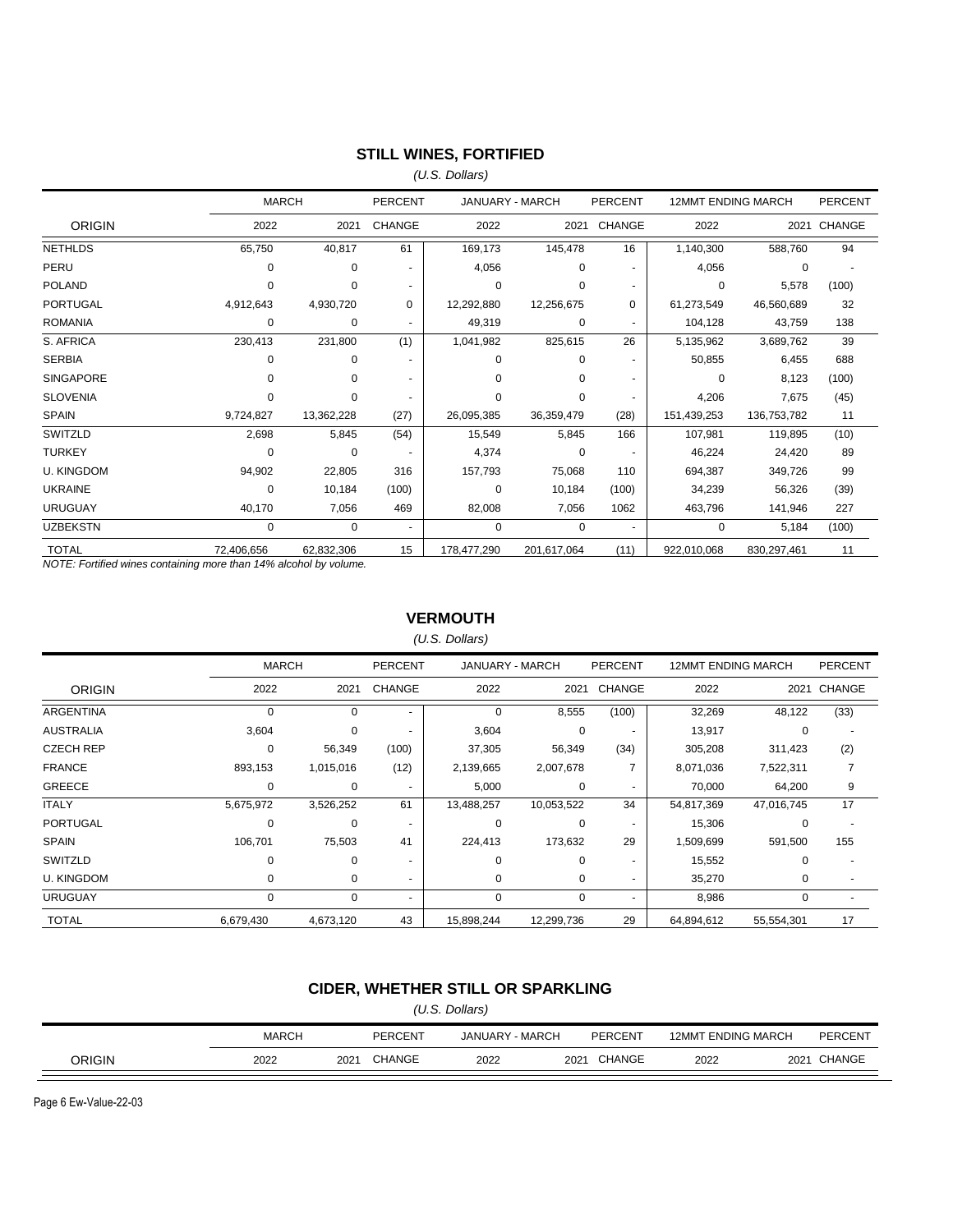## **CIDER, WHETHER STILL OR SPARKLING**

*(U.S. Dollars)*

|                   | <b>MARCH</b> |             | <b>PERCENT</b> | JANUARY - MARCH |             | PERCENT        | 12MMT ENDING MARCH |            | <b>PERCENT</b>           |
|-------------------|--------------|-------------|----------------|-----------------|-------------|----------------|--------------------|------------|--------------------------|
| <b>ORIGIN</b>     | 2022         |             | 2021 CHANGE    | 2022            |             | 2021 CHANGE    | 2022               |            | 2021 CHANGE              |
| <b>ARGENTINA</b>  | $\pmb{0}$    | $\pmb{0}$   | ÷              | $\mathbf 0$     | $\pmb{0}$   |                | 918,683            | 44,252     | 1976                     |
| <b>AUSTRALIA</b>  | 3,854        | 0           |                | 3,854           | $\mathbf 0$ |                | 16,247             | 2,162      | 651                      |
| <b>AUSTRIA</b>    | 39,574       | 0           |                | 39,574          | $\pmb{0}$   |                | 59,596             | 4,546      | 1211                     |
| <b>BELGIUM</b>    | 0            | 0           | $\blacksquare$ | $\mathbf 0$     | 305,460     | (100)          | 429,279            | 1,482,543  | (71)                     |
| <b>BRAZIL</b>     | $\mathbf 0$  | 0           |                | $\mathbf 0$     | 0           |                | 2,576              | 0          |                          |
| CANADA            | $\mathbf 0$  | 8,733       | (100)          | 18,199          | 25,616      | (29)           | 92,196             | 93,521     | (1)                      |
| <b>CHILE</b>      | 0            | 2,520       | (100)          | $\mathbf 0$     | 2,520       | (100)          | $\mathbf 0$        | 2,520      | (100)                    |
| <b>CZECH REP</b>  | 2,019        | $\pmb{0}$   |                | 2,019           | $\pmb{0}$   |                | 2,019              | $\pmb{0}$  |                          |
| <b>DENMARK</b>    | 17,599       | 0           | $\blacksquare$ | 17,599          | $\mathbf 0$ |                | 54,358             | 14,280     | 281                      |
| <b>ESTONIA</b>    | $\mathbf 0$  | 0           |                | $\mathbf 0$     | 0           |                | 7,403              | 0          | $\overline{\phantom{a}}$ |
| <b>FRANCE</b>     | 530,613      | 63,360      | 737            | 667,466         | 196,536     | 240            | 4,094,575          | 3,238,478  | 26                       |
| <b>GERMANY</b>    | $\mathbf 0$  | 5,629       | (100)          | 16,281          | 8,742       | 86             | 102,263            | 57,098     | 79                       |
| <b>IRELAND</b>    | 29,061       | 43,714      | (34)           | 357,091         | 176,173     | 103            | 1,112,404          | 622,054    | 79                       |
| <b>ITALY</b>      | $\mathbf 0$  | 0           |                | 9,149           | $\mathbf 0$ | $\blacksquare$ | 72,043             | 4,540      | 1487                     |
| <b>JAPAN</b>      | 0            | 0           |                | $\pmb{0}$       | 0           |                | 2,151              | 0          | $\ddot{\phantom{1}}$     |
| LITHUANIA         | 4,029        | $\pmb{0}$   | $\omega$       | 4,029           | 21,406      | (81)           | 136,711            | 123,612    | 11                       |
| <b>LUXMBRG</b>    | $\mathbf 0$  | 0           | $\blacksquare$ | $\mathbf 0$     | 0           |                | 15,804             | 0          | $\overline{\phantom{a}}$ |
| <b>MEXICO</b>     | 0            | 0           |                | 0               | $\pmb{0}$   |                | 70,551             | 35,680     | 98                       |
| N. ZEALAND        | 0            | $\mathbf 0$ |                | $\mathbf 0$     | $\mathbf 0$ |                | 19,906             | 0          |                          |
| <b>NETHLDS</b>    | 0            | 0           | ٠              | 0               | 0           | $\sim$         | 24,032             | 0          | $\blacksquare$           |
| <b>POLAND</b>     | $\mathbf 0$  | 0           | $\blacksquare$ | 0               | 7,920       | (100)          | 9,570              | 14,520     | (34)                     |
| PORTUGAL          | $\mathbf 0$  | 3,424       | (100)          | 0               | 3,424       | (100)          | 8,881              | 14,565     | (39)                     |
| S. AFRICA         | 0            | 0           |                | 8,719           | 9,209       | (5)            | 29,634             | 20,634     | 44                       |
| <b>SLOVENIA</b>   | 0            | 0           |                | $\mathbf 0$     | 0           |                | 9,067              | 0          | $\blacksquare$           |
| <b>SPAIN</b>      | 18,419       | 47,758      | (61)           | 207,082         | 134,482     | 54             | 1,094,921          | 809,964    | 35                       |
| SWEDEN            | 82,149       | 239,618     | (66)           | 118,097         | 636,448     | (81)           | 1,670,052          | 2,435,980  | (31)                     |
| SWITZLD           | $\mathbf 0$  | $\mathbf 0$ | $\blacksquare$ | $\mathbf 0$     | 0           | $\blacksquare$ | $\mathbf 0$        | 45,525     | (100)                    |
| <b>U. KINGDOM</b> | 142,132      | 835,613     | (83)           | 530,728         | 2,142,394   | (75)           | 6,354,606          | 6,637,774  | (4)                      |
| <b>UKRAINE</b>    | $\mathbf 0$  | 0           |                | $\mathbf 0$     | 0           |                | 48,600             | 0          | $\sim$                   |
| <b>TOTAL</b>      | 869,449      | 1,250,369   | (30)           | 1,999,887       | 3,670,330   | (46)           | 16,458,128         | 15,704,248 | 5                        |

### **RICE WINE OR SAKE**

*(U.S. Dollars)*

|                  | <b>MARCH</b> |           | <b>PERCENT</b><br>JANUARY - MARCH |            | PERCENT<br><b>12MMT ENDING MARCH</b> |        |             | <b>PERCENT</b> |                          |
|------------------|--------------|-----------|-----------------------------------|------------|--------------------------------------|--------|-------------|----------------|--------------------------|
| <b>ORIGIN</b>    | 2022         | 2021      | CHANGE                            | 2022       | 2021                                 | CHANGE | 2022        | 2021           | CHANGE                   |
| <b>CHINA</b>     | 138.009      | 17.404    | 693                               | 328,940    | 144.663                              | 127    | 840.463     | 686.038        | 23                       |
| JAPAN            | 10,593,559   | 5,675,512 | 87                                | 26,982,078 | 15,038,567                           | 79     | 98,025,523  | 48,854,858     | 101                      |
| KOREA, S.        | 247.429      | 501.840   | (51)                              | 1,088,251  | 1,139,696                            | (5)    | 3,981,575   | 3,499,841      | 14                       |
| <b>SINGAPORE</b> | 0            |           | $\overline{a}$                    | 9,984      | 0                                    | $\sim$ | 25,064      |                | $\overline{\phantom{a}}$ |
| TAIWAN           | 0            |           |                                   | 0          | 42.178                               | (100)  | 233.414     | 147.938        | 58                       |
| <b>TOTAL</b>     | 10,978,997   | 6,194,756 | 77                                | 28,409,253 | 16,365,104                           | 74     | 103,106,039 | 53,188,675     | 94                       |

Page 7 Ew-Value-22-03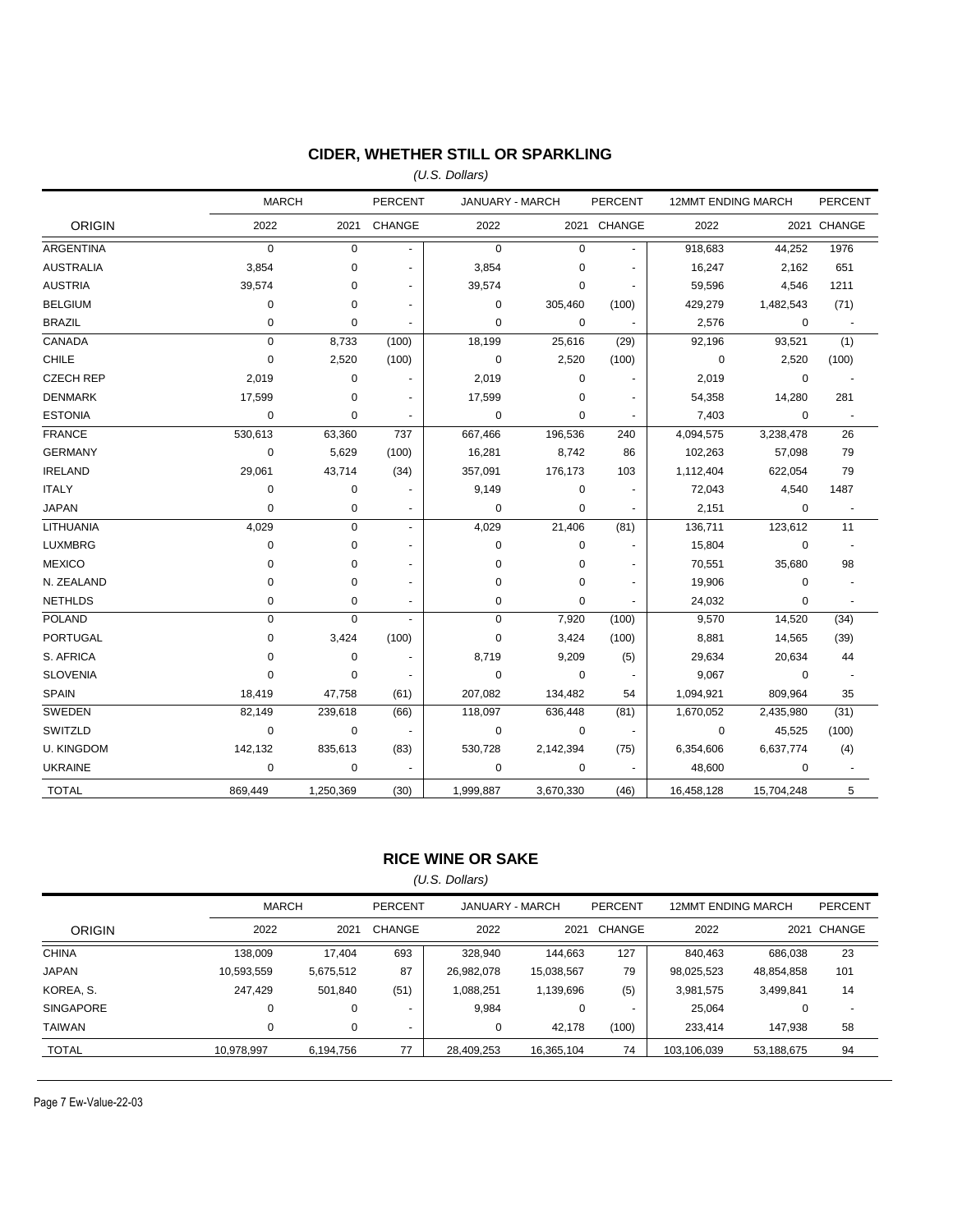## **OTHER FERMENTED ALCOHOL BEVERAGES**

*(U.S. Dollars)*

|                    | <b>MARCH</b> |             | <b>PERCENT</b> | JANUARY - MARCH |            | <b>PERCENT</b>           | <b>12MMT ENDING MARCH</b> |             | <b>PERCENT</b>           |
|--------------------|--------------|-------------|----------------|-----------------|------------|--------------------------|---------------------------|-------------|--------------------------|
| <b>ORIGIN</b>      | 2022         |             | 2021 CHANGE    | 2022            |            | 2021 CHANGE              | 2022                      |             | 2021 CHANGE              |
| ARGENTINA          | $\mathbf 0$  | 781,414     | (100)          | $\mathbf 0$     | 1,912,155  | (100)                    | 2,116,086                 | 1,914,615   | 11                       |
| <b>ARMENIA</b>     | 4,626        | $\mathbf 0$ |                | 11,676          | 12,756     | (8)                      | 161,966                   | 66,889      | 142                      |
| <b>AUSTRALIA</b>   | 265,340      | 235,121     | 13             | 587,917         | 610,183    | (4)                      | 2,928,197                 | 3,753,529   | (22)                     |
| <b>AUSTRIA</b>     | 0            | 145,835     | (100)          | 0               | 152,772    | (100)                    | 477,848                   | 850,547     | (44)                     |
| <b>BELGIUM</b>     | 46,128       | 323,157     | (86)           | 79,696          | 611,984    | (87)                     | 1,044,141                 | 951,557     | 10                       |
| CANADA             | 11,587,021   | 10,071,009  | 15             | 27,606,956      | 29,803,044 | (7)                      | 122,101,031               | 104,641,582 | 17                       |
| <b>CHILE</b>       | 0            | 150,864     | (100)          | 0               | 154,368    | (100)                    | 197,012                   | 163,712     | 20                       |
| <b>CHINA</b>       | 0            | $\pmb{0}$   |                | 15,810          | 0          |                          | 26,936                    | 0           | $\blacksquare$           |
| <b>COLOMBIA</b>    | $\pmb{0}$    | 0           | $\blacksquare$ | 0               | 0          |                          | $\mathbf 0$               | 19,410      | (100)                    |
| <b>CROATIA</b>     | 2,779        | $\mathbf 0$ |                | 5,558           | 2,779      | 100                      | 13,895                    | 5,425       | 156                      |
| <b>CZECH REP</b>   | $\pmb{0}$    | 0           | $\blacksquare$ | $\mathbf 0$     | 0          | $\overline{\phantom{a}}$ | 7,952                     | $\mathbf 0$ | $\sim$                   |
| <b>DENMARK</b>     | 28,668       | 333,166     | (91)           | 66,039          | 890,842    | (93)                     | 198,179                   | 2,963,886   | (93)                     |
| <b>DOM REP</b>     | $\mathbf 0$  | 40,140      | (100)          | 0               | 40,140     | (100)                    | 120,420                   | 140,490     | (14)                     |
| <b>FRANCE</b>      | 538,284      | 457,932     | 18             | 1,523,546       | 1,234,718  | 23                       | 7,145,106                 | 4,620,218   | 55                       |
| <b>GERMANY</b>     | 1,079,557    | 2,003,588   | (46)           | 3,012,831       | 5,426,594  | (44)                     | 19,883,075                | 20,911,241  | (5)                      |
| <b>GHANA</b>       | $\pmb{0}$    | 14,280      | (100)          | 11,650          | 14,280     | (18)                     | 40,131                    | 21,980      | 83                       |
| <b>GREECE</b>      | 5,328        | 0           |                | 5,328           | 0          | $\blacksquare$           | 5,328                     | $\pmb{0}$   | $\overline{\phantom{a}}$ |
| <b>GUATEMALA</b>   | $\mathbf 0$  | 13,852      | (100)          | 0               | 55,408     | (100)                    | 232,296                   | 207,780     | 12                       |
| <b>HUNGARY</b>     | $\mathbf 0$  | $\mathbf 0$ |                | 0               | 0          |                          | 24,192                    | 10,080      | 140                      |
| <b>IRELAND</b>     | 599,596      | 522,607     | 15             | 1,660,655       | 1,585,091  | 5                        | 10,568,470                | 9,322,825   | 13                       |
| <b>ITALY</b>       | 12,538,654   | 15,428,320  | (19)           | 26,787,754      | 41,020,848 | (35)                     | 199,556,048               | 155,875,308 | 28                       |
| <b>JAMAICA</b>     | 4,098        | 11,880      | (66)           | 10,848          | 15,620     | (31)                     | 44,223                    | 29,151      | 52                       |
| <b>JAPAN</b>       | 309,422      | 330,606     | (6)            | 1,271,627       | 942,023    | 35                       | 4,307,099                 | 3,148,569   | 37                       |
| KOREA, S.          | 156,460      | 138,814     | 13             | 457,109         | 337,084    | 36                       | 2,127,277                 | 1,474,993   | 44                       |
| LITHUANIA          | 16,176       | 0           | $\blacksquare$ | 16,176          | 0          | $\blacksquare$           | 158,590                   | 45,163      | 251                      |
| <b>MEXICO</b>      | 4,805,101    | 15,206,083  | (68)           | 19,789,040      | 62,963,210 | (69)                     | 86,835,030                | 246,420,095 | (65)                     |
| <b>MOLDOVA</b>     | 0            | 0           | ٠              | 0               | 21,994     | (100)                    | 126,758                   | 150,051     | (16)                     |
| N. ZEALAND         | $\pmb{0}$    | 0           |                | 0               | 0          | $\blacksquare$           | 157,766                   | 38,304      | 312                      |
| <b>NETHLDS</b>     | 535,090      | 2,497,158   | (79)           | 1,306,080       | 5,621,800  | (77)                     | 18,441,139                | 16,742,582  | 10                       |
| <b>NIGERIA</b>     | 3,520        | 3,520       | $\mathbf 0$    | 3,520           | 3,520      | $\mathbf 0$              | 61,312                    | 28,075      | 118                      |
| PERU               | $\mathbf 0$  | $\pmb{0}$   |                | $\mathbf 0$     | 0          |                          | 66,633                    | $\mathbf 0$ | $\sim$                   |
| <b>PHILIPPINES</b> | $\mathbf 0$  | 7,332       | (100)          | $\mathbf 0$     | 7,332      | (100)                    | $\mathbf 0$               | 7,332       | (100)                    |
| <b>POLAND</b>      | 46,605       | 25,262      | 84             | 80,495          | 84,915     | (5)                      | 5,614,193                 | 522,834     | 974                      |
| <b>PORTUGAL</b>    | 55,324       | 8,159       | 578            | 66,827          | 15,147     | 341                      | 193,953                   | 176,331     | 10                       |
| S. AFRICA          | $\mathbf 0$  | $\mathbf 0$ | $\omega$       | 42,247          | 15,624     | 170                      | 188,389                   | 104,278     | 81                       |
| <b>SLOVAKIA</b>    | 0            | 0           |                | 0               | 0          |                          | 71,032                    | 66,146      | 7                        |
| <b>SPAIN</b>       | 1,951,388    | 3,065,379   | (36)           | 5,002,914       | 7,139,436  | (30)                     | 26,595,684                | 28,814,909  | (8)                      |
| SWEDEN             | 0            | 0           |                | 0               | 0          | $\overline{\phantom{a}}$ | 3,340                     | 0           | $\overline{\phantom{a}}$ |
| TAIWAN             | 0            | 0           |                | 18,144          | 15,120     | 20                       | 18,144                    | 22,680      | (20)                     |
| <b>TURKEY</b>      | $\pmb{0}$    | 0           | $\blacksquare$ | 5,384           | 0          | $\overline{\phantom{a}}$ | 5,384                     | $\pmb{0}$   | $\blacksquare$           |
| <b>U. KINGDOM</b>  | 96,121       | 150,696     | (36)           | 425,674         | 456,212    | (7)                      | 3,757,658                 | 1,447,965   | 160                      |
| <b>UKRAINE</b>     | 0            | 0           |                | 0               | 13,253     | (100)                    | 0                         | 13,253      | (100)                    |
| VENEZUELA          | 0            | 0           |                | 0               | 0          |                          | 16,275                    | 0           |                          |
| W. SAMOA           | 0            | 0           |                | 0               | 14,055     | (100)                    | 29,679                    | 28,406      | 4                        |
|                    |              |             |                |                 |            |                          |                           |             |                          |

Page 8 Ew-Value-22-03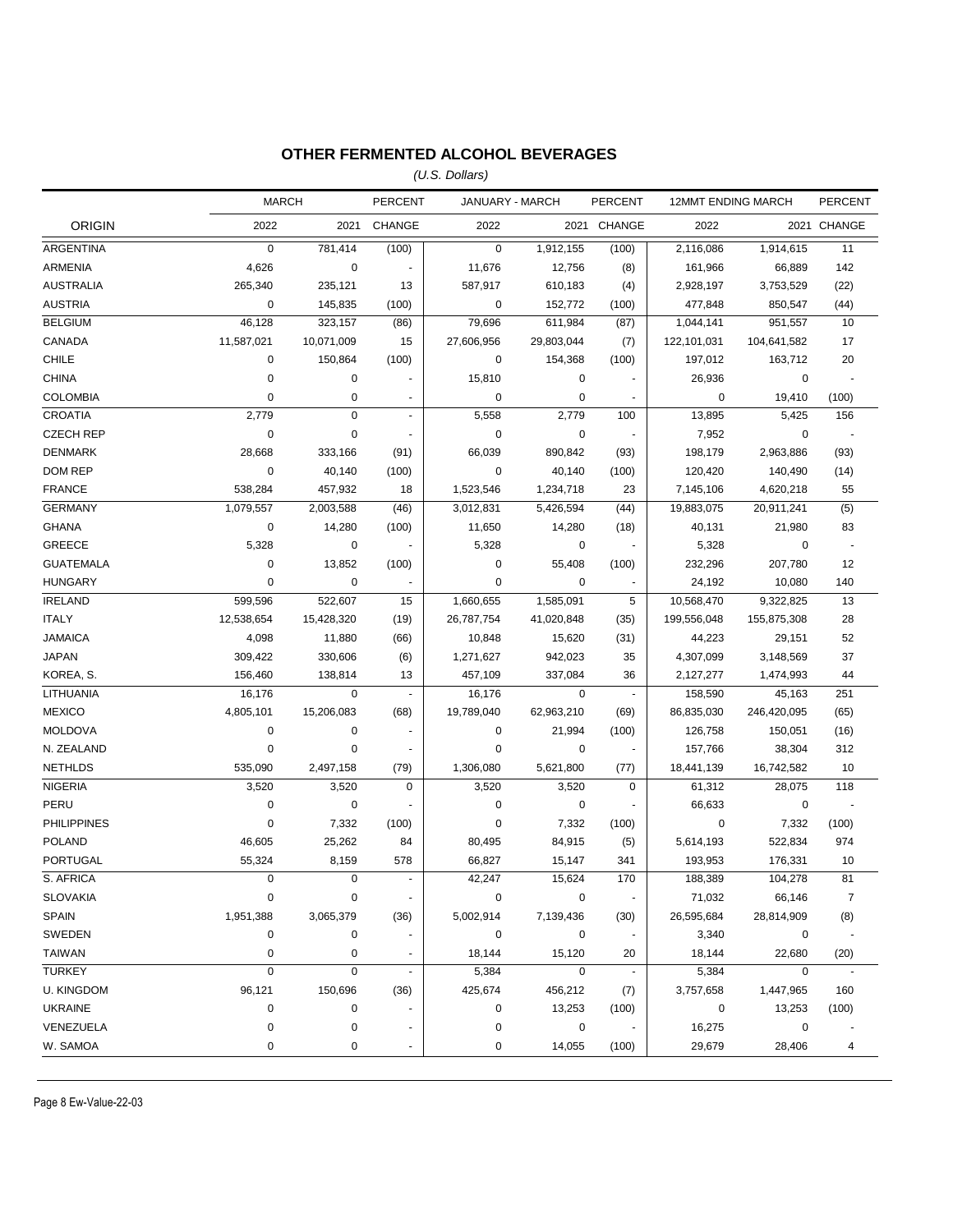## **OTHER FERMENTED ALCOHOL BEVERAGES**

*(U.S. Dollars)*

|                                   | <b>MARCH</b>     |                            | <b>PERCENT</b> |                             | JANUARY - MARCH<br><b>PERCENT</b> |                          | <b>12MMT ENDING MARCH</b> |                        | <b>PERCENT</b>       |
|-----------------------------------|------------------|----------------------------|----------------|-----------------------------|-----------------------------------|--------------------------|---------------------------|------------------------|----------------------|
| ORIGIN                            | 2022             |                            | 2021 CHANGE    | 2022                        |                                   | 2021 CHANGE              | 2022                      |                        | 2021 CHANGE          |
| <b>TOTAL</b>                      | 34,675,286       | 51,966,174                 | (33)           | 89,871,501                  | 161, 194, 307                     | (44)                     | 515,667,867               | 605,722,191            | (15)                 |
|                                   |                  |                            |                | BEER, ALE, STOUT AND PORTER |                                   |                          |                           |                        |                      |
|                                   |                  |                            |                | (U.S. Dollars)              |                                   |                          |                           |                        |                      |
|                                   | <b>MARCH</b>     |                            | <b>PERCENT</b> | JANUARY - MARCH             |                                   | <b>PERCENT</b>           | <b>12MMT ENDING MARCH</b> |                        | <b>PERCENT</b>       |
| <b>ORIGIN</b>                     | 2022             | 2021                       | <b>CHANGE</b>  | 2022                        |                                   | 2021 CHANGE              | 2022                      | 2021                   | CHANGE               |
|                                   |                  |                            |                |                             |                                   |                          |                           |                        |                      |
| <b>Bottled</b>                    | 0<br>0           | $\mathbf 0$<br>$\mathbf 0$ |                | $\mathbf 0$<br>$\pmb{0}$    | 0<br>0                            | ä,                       | 0<br>0                    | 6,720<br>6,720         | (100)<br>(100)       |
| Keg                               | 0                | 0                          |                | $\mathbf 0$                 | 0                                 | $\ddot{\phantom{0}}$     | 0                         | 0                      |                      |
| <b>ARGENTINA</b>                  | 51,800           | 12,950                     | 300            | 51,800                      | 30,724                            | 69                       | 298,639                   | 143,102                | 109                  |
| <b>Bottled</b>                    | 51,800           | 12,950                     | 300            | 51,800                      | 30,724                            | 69                       | 298,639                   | 143,102                | 109                  |
| Keg                               | 0                | 0                          |                | 0                           | 0                                 |                          | 0                         | $\mathbf 0$            |                      |
| ARMENIA                           | 0                | 0                          |                | $\mathbf 0$                 | 20,549                            | (100)                    | 128,352                   | 127,298                | $\mathbf{1}$         |
| <b>Bottled</b><br>Keg             | 0<br>0           | 0<br>0                     |                | $\pmb{0}$<br>$\mathbf 0$    | 20,549<br>0                       | (100)                    | 128,352<br>$\mathbf 0$    | 127,298<br>0           | $\mathbf{1}$         |
| <b>AUSTRALIA</b>                  | 0                | $\mathbf 0$                |                | 14,632                      | 0                                 | $\ddot{\phantom{0}}$     | 92,140                    | 31,927                 | 189                  |
| <b>Bottled</b>                    | 0                | $\pmb{0}$                  |                | 14,632                      | 0                                 | ÷                        | 92,140                    | 28,660                 | 221                  |
| Keg                               | 0                | $\mathbf 0$                |                | 0                           | 0                                 | ä,                       | 0                         | 3,267                  | (100)                |
| <b>AUSTRIA</b>                    | 117,400          | 195,827                    | (40)           | 575,705                     | 491,331                           | 17                       | 12,928,727                | 5,252,251              | 146                  |
| <b>Bottled</b><br>Keg             | 91,696<br>25,704 | 147,344<br>48,483          | (38)<br>(47)   | 399,572<br>176,133          | 400,665<br>90,666                 | 0<br>94                  | 11,363,650<br>1,565,077   | 4,855,661<br>396,590   | 134<br>295           |
| <b>BARBADOS</b>                   | 0                | $\mathbf 0$                |                | $\mathbf 0$                 | 0                                 | ÷,                       | 64,557                    | 34,304                 | 88                   |
| <b>Bottled</b>                    | 0                | 0                          |                | $\pmb{0}$                   | 0                                 | ٠                        | 64,557                    | 34,304                 | 88                   |
| Keg                               | 0                | 0                          |                | $\mathbf 0$                 | 0                                 | $\blacksquare$           | 0                         | $\mathbf 0$            |                      |
| <b>BELARUS</b>                    | 0                | $\mathbf 0$                |                | $\mathbf 0$                 | 0                                 | ÷                        | 4,302                     | 16,931                 | (75)                 |
| <b>Bottled</b><br>Keg             | 0<br>0           | 0<br>$\mathbf 0$           |                | $\pmb{0}$<br>$\mathbf 0$    | 0<br>0                            | $\ddot{\phantom{0}}$     | 4,302<br>0                | 16,931<br>0            | (75)                 |
| <b>BELGIUM</b>                    | 3,977,409        | 27,470,255                 | (86)           | 12,420,677                  | 95,136,996                        | (87)                     | 139,998,935               | 343,881,652            | (59)                 |
| <b>Bottled</b>                    | 3,378,487        | 26,182,570                 | (87)           | 10,669,316                  | 89,295,101                        | (88)                     | 112,956,335               | 326,921,560            | (65)                 |
| Keg                               | 598,922          | 1,287,685                  | (53)           | 1,751,361                   | 5,841,895                         | (70)                     | 27,042,600                | 16,960,092             | 59                   |
| <b>BOLIVIA</b>                    | 0                | $\mathbf 0$                |                | $\mathbf 0$                 | 0                                 | ÷,                       | 0                         | 29,432                 | (100)                |
| <b>Bottled</b><br>Keg             | 0<br>0           | 0<br>0                     |                | 0<br>0                      | 0<br>0                            |                          | 0<br>0                    | 29,432<br>0            | (100)                |
| <b>BOSNIA</b>                     | 0                | 0                          |                | 12,004                      | 0                                 | $\blacksquare$           | 23,955                    | 9,097                  | 163                  |
| <b>Bottled</b>                    | 0                | 0                          |                | 12,004                      | 0                                 | $\overline{\phantom{a}}$ | 23,955                    | 9,097                  | 163                  |
| Keg                               | 0                | $\mathbf 0$                |                | $\mathbf 0$                 | 0                                 | $\sim$                   | 0                         | 0                      | $\blacksquare$       |
| <b>BRAZIL</b>                     | 75,429           | 13,506                     | 458            | 98,511                      | 59,293                            | 66                       | 569,258                   | 348,688                | 63                   |
| <b>Bottled</b>                    | 75,429<br>0      | 13,506<br>0                | 458            | 98,511<br>0                 | 59,293<br>0                       | 66                       | 569,258<br>0              | 348,688<br>$\mathbf 0$ | 63<br>$\blacksquare$ |
| Keg                               |                  |                            |                |                             |                                   |                          |                           |                        |                      |
| <b>BULGARIA</b><br><b>Bottled</b> | 0<br>0           | $\pmb{0}$<br>0             |                | $\pmb{0}$<br>0              | 3,308<br>0                        | (100)                    | 49,498<br>13,815          | 22,385<br>9,489        | 121<br>46            |
| Keg                               | 0                | 0                          |                | 0                           | 3,308                             | (100)                    | 35,683                    | 12,896                 | 177                  |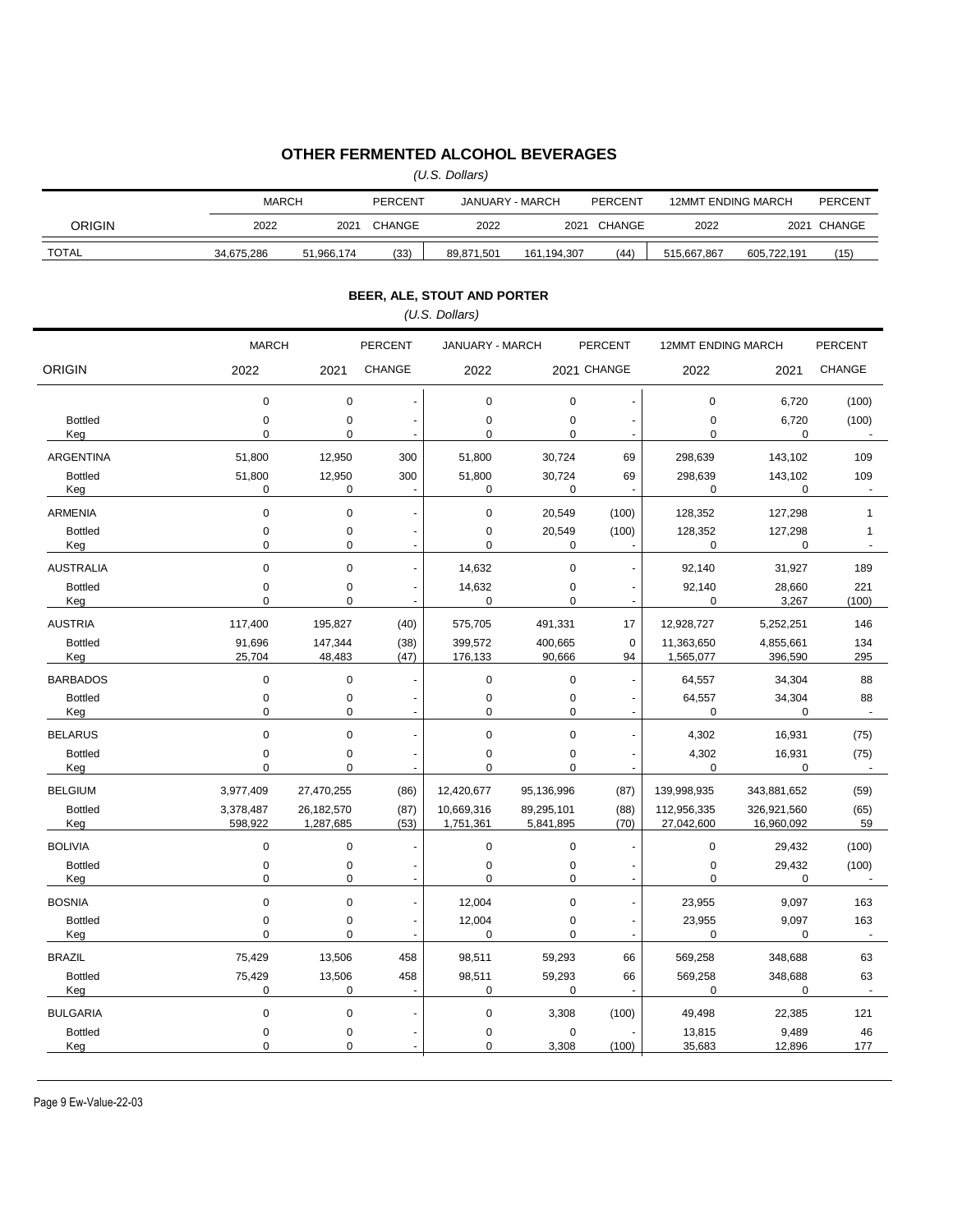*(U.S. Dollars)*

|                       | <b>MARCH</b>             |                      | <b>PERCENT</b>                  | JANUARY - MARCH         |                       | <b>PERCENT</b>                             | <b>12MMT ENDING MARCH</b> |                          | <b>PERCENT</b>       |  |
|-----------------------|--------------------------|----------------------|---------------------------------|-------------------------|-----------------------|--------------------------------------------|---------------------------|--------------------------|----------------------|--|
| ORIGIN                | 2022                     | 2021                 | <b>CHANGE</b>                   | 2022                    |                       | 2021 CHANGE                                | 2022                      | 2021                     | <b>CHANGE</b>        |  |
| <b>CAMBODIA</b>       | $\mathbf 0$              | 0                    | ł,                              | $\mathbf 0$             | 0                     | $\overline{\phantom{a}}$                   | 44,521                    | 15,400                   | 189                  |  |
| <b>Bottled</b><br>Keg | $\mathbf 0$<br>0         | 0<br>0               |                                 | 0<br>$\mathbf 0$        | $\pmb{0}$<br>0        |                                            | 44,521<br>0               | 15,400<br>0              | 189                  |  |
| CAMEROON              | $\mathbf 0$              | 20,451               | (100)                           | 9,761                   | 37,776                | (74)                                       | 143,609                   | 62,894                   | 128                  |  |
| <b>Bottled</b><br>Keg | $\pmb{0}$<br>$\mathbf 0$ | 20,451<br>0          | (100)                           | 9,761<br>0              | 37,776<br>0           | (74)                                       | 143,609<br>0              | 62,894<br>0              | 128                  |  |
| CANADA                | 8,827,687                | 6,702,248            | 32                              | 22,472,430              | 21,799,676            | 3                                          | 101,121,873               | 102,201,326              | (1)                  |  |
| <b>Bottled</b><br>Keg | 8,239,338<br>588,349     | 6,388,871<br>313,377 | 29<br>88                        | 21,016,885<br>1,455,545 | 21,192,889<br>606,787 | (1)<br>140                                 | 95,390,712<br>5,731,161   | 100,062,691<br>2,138,635 | (5)<br>168           |  |
| <b>CHILE</b>          | 0                        | 0                    | ä,                              | 0                       | 0                     | ÷,                                         | 197,193                   | 10,800                   | 1726                 |  |
| <b>Bottled</b><br>Keg | 0<br>$\mathbf 0$         | 0<br>0               |                                 | $\mathbf 0$<br>0        | 0<br>$\pmb{0}$        |                                            | 197,193<br>0              | 10,800<br>0              | 1726                 |  |
| <b>CHINA</b>          | 497,429                  | 131,169              | 279                             | 916,722                 | 356,469               | 157                                        | 2,977,958                 | 1,501,209                | 98                   |  |
| <b>Bottled</b><br>Keg | 492,708<br>4,721         | 131,169<br>0         | 276<br>L,                       | 896,041<br>20,681       | 356,469<br>0          | 151<br>ä,                                  | 2,957,277<br>20,681       | 1,479,453<br>21,756      | 100<br>(5)           |  |
| <b>COLOMBIA</b>       | 10,534                   | 49,690               | (79)                            | 40,656                  | 95,912                | (58)                                       | 261,285                   | 221,422                  | 18                   |  |
| <b>Bottled</b><br>Keg | 10,534<br>0              | 49,690<br>0          | (79)                            | 40,656<br>0             | 95,912<br>0           | (58)                                       | 261,285<br>0              | 221,422<br>0             | 18                   |  |
| <b>COSTA RICA</b>     | $\mathbf 0$              | 16,512               | (100)                           | 56,199                  | 67,044                | (16)                                       | 369,730                   | 395,037                  | (6)                  |  |
| <b>Bottled</b><br>Keg | $\pmb{0}$<br>0           | 16,512<br>0          | (100)                           | 48,438<br>7,761         | 67,044<br>0           | (28)                                       | 361,969<br>7,761          | 395,037<br>0             | (8)                  |  |
| <b>CROATIA</b>        | $\mathbf 0$              | 0                    | ł,                              | 23,511                  | $\pmb{0}$             | $\blacksquare$                             | 110,932                   | 46,309                   | 140                  |  |
| <b>Bottled</b><br>Keg | 0<br>0                   | 0<br>0               | $\frac{1}{2}$<br>$\blacksquare$ | 23,511<br>0             | 0<br>0                | $\overline{\phantom{a}}$<br>$\blacksquare$ | 110,932<br>0              | 46,309<br>0              | 140                  |  |
| <b>CYPRUS</b>         | $\pmb{0}$                | $\mathbf 0$          | $\ddot{\phantom{0}}$            | 7,618                   | $\pmb{0}$             | ÷,                                         | 27,654                    | 12,764                   | 117                  |  |
| <b>Bottled</b><br>Keg | 0<br>0                   | 0<br>0               | $\overline{a}$<br>ä,            | 7,618<br>$\mathbf 0$    | 0<br>0                | $\overline{\phantom{a}}$<br>$\blacksquare$ | 27,654<br>0               | 12,764<br>0              | 117                  |  |
| <b>CZECH REP</b>      | 2,170,280                | 629,621              | 245                             | 3,203,789               | 1,533,311             | 109                                        | 13,180,807                | 7,366,643                | 79                   |  |
| <b>Bottled</b><br>Keg | 2,139,081<br>31,199      | 615,082<br>14,539    | 248<br>115                      | 3,151,145<br>52,644     | 1,518,772<br>14,539   | 107<br>262                                 | 12,728,803<br>452,004     | 7,096,664<br>269,979     | 79<br>67             |  |
| <b>DENMARK</b>        | 266,099                  | 266,742              | 0                               | 586,056                 | 652,266               | (10)                                       | 3,444,215                 | 2,713,679                | 27                   |  |
| <b>Bottled</b><br>Keg | 266,099<br>$\mathbf 0$   | 266,742<br>0         | 0                               | 586,056<br>$\mathbf 0$  | 652,266<br>0          | (10)                                       | 3,245,132<br>199,083      | 2,687,240<br>26,439      | 21<br>653            |  |
| DOM REP               | 52,669                   | 322,040              | (84)                            | 81,433                  | 378,474               | (78)                                       | 894,176                   | 2,248,423                | (60)                 |  |
| <b>Bottled</b><br>Keg | 52,669<br>0              | 322,040<br>0         | (84)                            | 81,433<br>0             | 378,474<br>0          | (78)                                       | 894,176<br>0              | 2,248,423<br>0           | (60)                 |  |
| <b>ECUADOR</b>        | 23,145                   | 17,005               | 36                              | 59,767                  | 50,292                | 19                                         | 328,395                   | 185,155                  | 77                   |  |
| <b>Bottled</b><br>Keg | 23,145<br>0              | 17,005<br>0          | 36<br>÷,                        | 59,767<br>0             | 50,292<br>0           | 19<br>$\blacksquare$                       | 328,395<br>0              | 185,155<br>0             | 77<br>$\blacksquare$ |  |
| EL SLVADR             | $\pmb{0}$                | 201,364              | (100)                           | 19,464                  | 312,916               | (94)                                       | 1,573,311                 | 1,244,287                | 26                   |  |
| <b>Bottled</b><br>Keg | 0<br>$\mathbf 0$         | 201,364<br>0         | (100)                           | 19,464<br>0             | 312,916<br>0          | (94)<br>$\overline{\phantom{a}}$           | 1,573,311<br>0            | 1,244,287<br>0           | 26<br>$\blacksquare$ |  |
| <b>ERITREA</b>        | 13,178                   | $\pmb{0}$            |                                 | 13,178                  | 49,668                | (73)                                       | 53,442                    | 49,668                   | 8                    |  |
| <b>Bottled</b><br>Keg | 13,178<br>0              | 0<br>0               | $\blacksquare$                  | 13,178<br>0             | 49,668<br>0           | (73)<br>$\overline{\phantom{a}}$           | 53,442<br>0               | 49,668<br>0              | 8<br>$\blacksquare$  |  |
| <b>ESTONIA</b>        | 98,856                   | 17,226               | 474                             | 98,856                  | 93,180                | 6                                          | 635,115                   | 240,605                  | 164                  |  |

Page 10 Ew-Value-22-03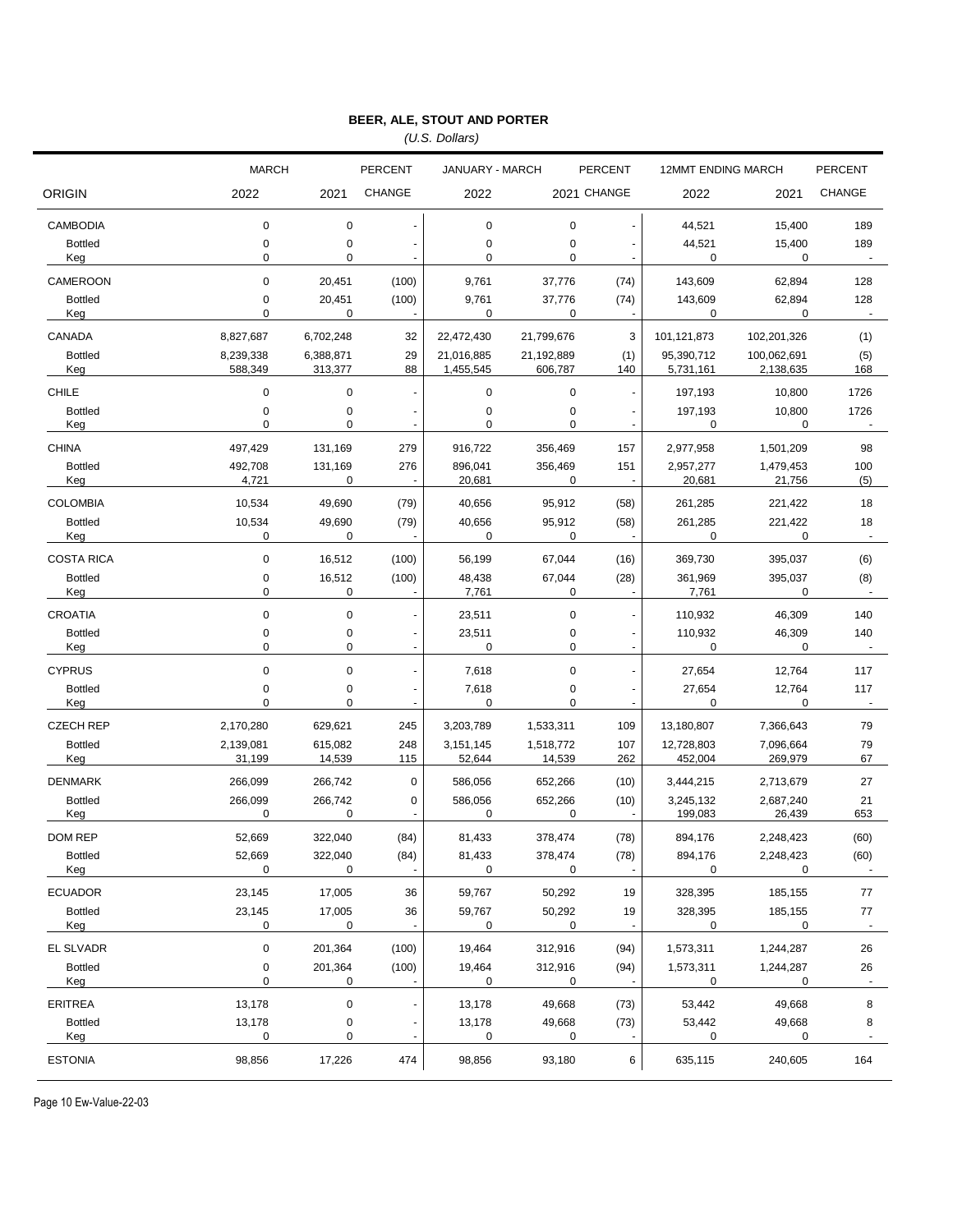*(U.S. Dollars)*

|                       | <b>MARCH</b>            |                        | <b>PERCENT</b> | <b>JANUARY - MARCH</b>     |                         | <b>PERCENT</b>           |                           | <b>12MMT ENDING MARCH</b> |                       |
|-----------------------|-------------------------|------------------------|----------------|----------------------------|-------------------------|--------------------------|---------------------------|---------------------------|-----------------------|
| <b>ORIGIN</b>         | 2022                    | 2021                   | <b>CHANGE</b>  | 2022                       |                         | 2021 CHANGE              | 2022                      | 2021                      | <b>CHANGE</b>         |
| <b>Bottled</b><br>Keg | 98,856<br>0             | 17,226<br>0            | 474            | 98,856<br>0                | 93,180<br>0             | 6<br>$\blacksquare$      | 590,795<br>44,320         | 240,605<br>0              | 146<br>$\blacksquare$ |
| <b>ETHIOPIA</b>       | 20,480                  | 0                      |                | 58,861                     | 0                       |                          | 116,389                   | 105,904                   | 10                    |
| <b>Bottled</b><br>Keg | 20,480<br>0             | 0<br>0                 |                | 58,861<br>0                | 0<br>0                  | $\overline{\phantom{a}}$ | 116,389<br>0              | 105,904<br>0              | 10<br>$\sim$          |
| FR POLY               | $\mathbf 0$             | 0                      |                | $\mathbf 0$                | 0                       |                          | 0                         | 16,878                    | (100)                 |
| <b>Bottled</b><br>Keg | 0<br>0                  | 0<br>$\Omega$          |                | $\mathbf 0$<br>$\Omega$    | 0<br>0                  |                          | 0<br>$\Omega$             | 16,878<br>0               | (100)                 |
| <b>FRANCE</b>         | 416.030                 | 291,463                | 43             | 712,551                    | 828,180                 | (14)                     | 4,227,729                 | 3,301,473                 | 28                    |
| <b>Bottled</b><br>Keg | 371,197<br>44,833       | 263,500<br>27,963      | 41<br>60       | 633,860<br>78,691          | 781,027<br>47,153       | (19)<br>67               | 3,477,379<br>750,350      | 3,117,183<br>184,290      | 12<br>307             |
| <b>GEORGIA</b>        | 0                       | 0                      |                | 0                          | 5,725                   | (100)                    | $\pmb{0}$                 | 5,725                     | (100)                 |
| <b>Bottled</b><br>Keg | 0<br>$\Omega$           | 0<br>$\Omega$          |                | 0<br>$\Omega$              | 5,725<br>$\Omega$       | (100)                    | 0<br>0                    | 5,725<br>$\Omega$         | (100)                 |
| <b>GERMANY</b>        | 4,671,497               | 5,618,998              | (17)           | 11,130,761                 | 13,109,347              | (15)                     | 79,983,175                | 67,626,171                | 18                    |
| <b>Bottled</b><br>Keg | 3,734,649<br>936,848    | 5,246,455<br>372,543   | (29)<br>151    | 9,096,125<br>2,034,636     | 12,147,468<br>961,879   | (25)<br>112              | 58,912,843<br>21,070,332  | 60,485,485<br>7,140,686   | (3)<br>195            |
| <b>GHANA</b>          | 12,182                  | 0                      |                | 23,942                     | $\pmb{0}$               |                          | 109,315                   | 32,910                    | 232                   |
| <b>Bottled</b><br>Keg | 12,182<br>0             | 0<br>$\Omega$          |                | 23,942<br>$\mathbf 0$      | $\pmb{0}$<br>$\Omega$   |                          | 109,315<br>0              | 32,910<br>0               | 232                   |
| <b>GREECE</b>         | 152,442                 | 38,416                 | 297            | 341,053                    | 213,462                 | 60                       | 1,412,984                 | 631,397                   | 124                   |
| <b>Bottled</b><br>Keg | 152,442<br>0            | 38,416<br>0            | 297            | 341,053<br>0               | 213,462<br>0            | 60                       | 1,412,984<br>0            | 631,397<br>0              | 124                   |
| <b>GUATEMALA</b>      | 429,549                 | 293,482                | 46             | 1,103,871                  | 746,223                 | 48                       | 4,811,702                 | 4,098,920                 | 17                    |
| <b>Bottled</b><br>Keg | 429,549<br>0            | 293,482<br>0           | 46             | 1,103,871<br>0             | 746,223<br>0            | 48                       | 4,811,702<br>0            | 4,098,920<br>0            | 17                    |
| <b>HONDURAS</b>       | 0                       | 10,428                 | (100)          | 20,856                     | 135,564                 | (85)                     | 406,776                   | 521,688                   | (22)                  |
| <b>Bottled</b><br>Keg | 0<br>0                  | 10,428<br>0            | (100)          | 20,856<br>0                | 135,564<br>$\Omega$     | (85)                     | 406,776<br>0              | 521,688<br>0              | (22)                  |
| <b>HONG KONG</b>      | 71,185                  | 100,800                | (29)           | 100,087                    | 117,733                 | (15)                     | 153,036                   | 922,171                   | (83)                  |
| <b>Bottled</b><br>Keg | 71,185<br>0             | 100,800<br>$\mathbf 0$ | (29)           | 100,087<br>$\mathbf 0$     | 117,733<br>0            | (15)                     | 153,036<br>0              | 877,961<br>44,210         | (83)<br>(100)         |
| <b>ICELAND</b>        | 117.618                 | 35,191                 | 234            | 199,817                    | 365,823                 | (45)                     | 2,438,490                 | 2,269,785                 | $\overline{7}$        |
| <b>Bottled</b><br>Keg | 111,464<br>6,154        | 31,753<br>3,438        | 251<br>79      | 193,663<br>6,154           | 353,683<br>12,140       | (45)<br>(49)             | 2,267,746<br>170,744      | 2,202,389<br>67,396       | 3<br>153              |
| <b>INDIA</b>          | 284,712                 | 236,799                | 20             | 798,768                    | 584,640                 | 37                       | 4,403,058                 | 1,351,280                 | 226                   |
| <b>Bottled</b><br>Keg | 284,712<br>0            | 213,048<br>23,751      | 34<br>(100)    | 798,768<br>0               | 560,889<br>23,751       | 42<br>(100)              | 4,363,545<br>39,513       | 1,303,729<br>47,551       | 235<br>(17)           |
| <b>IRELAND</b>        | 17,022,788              | 10,625,695             | 60             | 47,530,029                 | 45,451,881              | 5                        | 153,678,836               | 143,550,191               | $\overline{7}$        |
| <b>Bottled</b><br>Keg | 11,655,894<br>5,366,894 | 8,055,820<br>2,569,875 | 45<br>109      | 35,368,593<br>12, 161, 436 | 39,360,675<br>6,091,206 | (10)<br>100              | 101,342,671<br>52,336,165 | 120,670,962<br>22,879,229 | (16)<br>129           |
| <b>ISRAEL</b>         | $\pmb{0}$               | $\pmb{0}$              |                | 69,998                     | 0                       |                          | 123,062                   | 51,638                    | 138                   |
| <b>Bottled</b><br>Keg | $\pmb{0}$<br>0          | 0<br>0                 |                | 69,998<br>0                | 0<br>0                  |                          | 123,062<br>0              | 51,638<br>0               | 138                   |
| <b>ITALY</b>          | 2,487,936               | 1,647,925              | 51             | 7,775,095                  | 10,346,571              | (25)                     | 28,558,542                | 29,099,077                | (2)                   |
| <b>Bottled</b><br>Keg | 2,443,517<br>44,419     | 1,556,307<br>91,618    | 57<br>(52)     | 7,461,352<br>313,743       | 10,134,947<br>211,624   | (26)<br>48               | 26,391,198<br>2,167,344   | 27,831,479<br>1,267,598   | (5)<br>71             |

Page 11 Ew-Value-22-03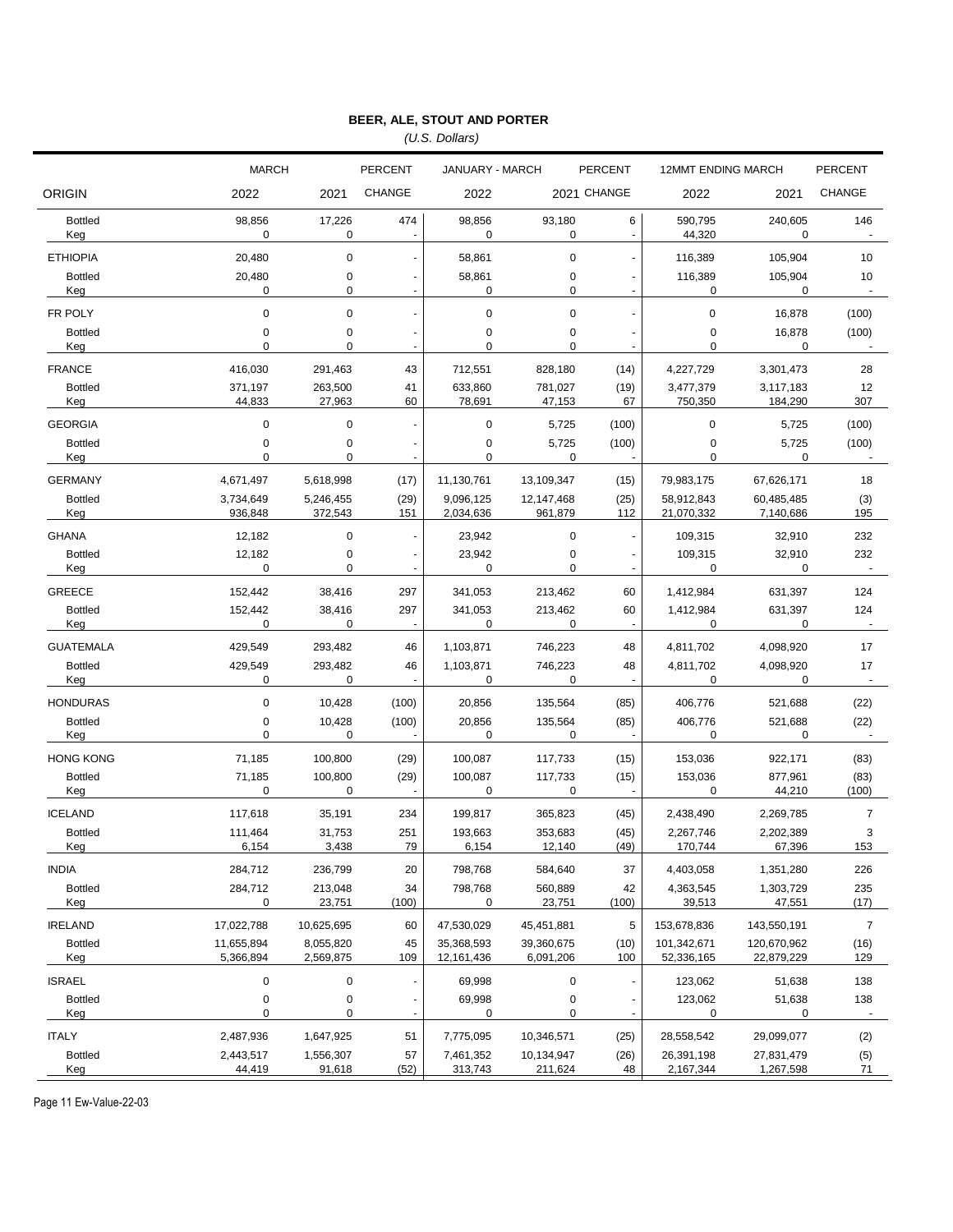*(U.S. Dollars)*

|                                 | <b>MARCH</b>              |                          | <b>PERCENT</b>                   | JANUARY - MARCH            |                           | <b>PERCENT</b>                             | <b>12MMT ENDING MARCH</b>      |                                | <b>PERCENT</b> |
|---------------------------------|---------------------------|--------------------------|----------------------------------|----------------------------|---------------------------|--------------------------------------------|--------------------------------|--------------------------------|----------------|
| <b>ORIGIN</b>                   | 2022                      | 2021                     | <b>CHANGE</b>                    | 2022                       |                           | 2021 CHANGE                                | 2022                           | 2021                           | <b>CHANGE</b>  |
|                                 |                           |                          |                                  |                            |                           |                                            |                                |                                |                |
| <b>JAMAICA</b>                  | 1,402,723                 | 2,310,944                | (39)                             | 3,735,862                  | 5,698,461                 | (34)                                       | 20,206,341                     | 19,174,468                     | 5              |
| <b>Bottled</b><br>Keg           | 1,400,588<br>2,135        | 2,310,944<br>0           | (39)<br>$\overline{\phantom{a}}$ | 3,733,727<br>2,135         | 5,698,461<br>0            | (34)                                       | 20,204,206<br>2,135            | 19,174,468<br>0                | 5              |
| <b>JAPAN</b>                    | 800,549                   | 325,892                  | 146                              | 3,255,276                  | 990,306                   | 229                                        | 8,936,890                      | 3,772,653                      | 137            |
| <b>Bottled</b>                  | 654,455                   | 286,173                  | 129                              | 2,540,324                  | 820,905                   | 209                                        | 6,784,599                      | 3,228,092                      | 110            |
| Keg                             | 146,094                   | 39,719                   | 268                              | 714,952                    | 169,401                   | 322                                        | 2,152,291                      | 544,561                        | 295            |
| <b>KENYA</b>                    | 0                         | $\mathbf 0$              | Ĭ.                               | $\mathbf 0$                | 39,936                    | (100)                                      | 40,512                         | 159,744                        | (75)           |
| <b>Bottled</b><br>Keg           | $\pmb{0}$<br>$\mathbf 0$  | 0<br>0                   | Ĭ.                               | $\pmb{0}$<br>0             | 39,936<br>0               | (100)                                      | 40,512<br>0                    | 159,744<br>0                   | (75)           |
| KOREA, S.                       | 544,644                   | 190,624                  | 186                              | 1,212,495                  | 863,392                   | 40                                         | 5,870,825                      | 3,254,428                      | 80             |
| <b>Bottled</b>                  | 544,644<br>0              | 190,624<br>0             | 186<br>$\blacksquare$            | 1,209,682                  | 853,701<br>9,691          | 42                                         | 5,830,342                      | 3,197,344                      | 82<br>(29)     |
| Keg                             |                           |                          |                                  | 2,813                      |                           | (71)                                       | 40,483                         | 57,084                         |                |
| <b>KOSOVO</b><br><b>Bottled</b> | $\mathbf 0$<br>$\pmb{0}$  | $\mathbf 0$<br>0         |                                  | $\mathbf 0$<br>$\mathbf 0$ | $\pmb{0}$<br>0            | ÷,                                         | 4,132<br>4,132                 | $\mathbf 0$<br>$\pmb{0}$       |                |
| Keg                             | $\mathbf 0$               | 0                        | Ĭ.                               | 0                          | 0                         |                                            | $\pmb{0}$                      | $\mathbf 0$                    |                |
| LAOS                            | 12,390                    | 0                        | $\ddot{\phantom{0}}$             | 47,985                     | 72,252                    | (34)                                       | 167,226                        | 164,712                        | $\overline{2}$ |
| <b>Bottled</b>                  | 12,390                    | 0                        | $\frac{1}{2}$                    | 47,985                     | 72,252                    | (34)                                       | 167,226                        | 164,712                        | $\overline{2}$ |
| Keg                             | $\mathbf 0$               | 0                        | ÷,                               | $\mathbf 0$                | 0                         |                                            | 0                              | 0                              | $\mathbf{r}$   |
| <b>LEBANON</b>                  | 3,168                     | 0                        | $\ddot{\phantom{0}}$             | 15,475                     | 34,203                    | (55)                                       | 287,121                        | 150,646                        | 91             |
| <b>Bottled</b><br>Keg           | 3,168<br>$\mathbf 0$      | 0<br>0                   | $\overline{a}$<br>ä,             | 15,475<br>0                | 34,203<br>0               | (55)                                       | 287,121<br>0                   | 150,646<br>0                   | 91             |
| LITHUANIA                       | 81,858                    | 28,470                   | 188                              | 81,858                     | 50,083                    | 63                                         | 394,356                        | 386,607                        | $\overline{2}$ |
| <b>Bottled</b><br>Keg           | 81,858<br>0               | 28,470<br>0              | 188<br>$\ddot{\phantom{a}}$      | 81,858<br>$\mathbf 0$      | 50,083<br>0               | 63<br>$\blacksquare$                       | 392,079<br>2,277               | 386,607<br>0                   | $\mathbf{1}$   |
| <b>LUXMBRG</b>                  | 8,848                     | $\mathbf 0$              | ł,                               | 8,848                      | $\pmb{0}$                 | ÷,                                         | 35,820                         | 19,619                         | 83             |
| <b>Bottled</b>                  | 0                         | 0                        | ł,<br>$\overline{a}$             | 0                          | 0                         | $\overline{\phantom{a}}$                   | 0                              | 15,313                         | (100)          |
| Keg                             | 8,848                     | 0                        |                                  | 8,848                      | 0                         | $\blacksquare$                             | 35,820                         | 4,306                          | 732            |
| <b>MACEDONIA</b>                | 0                         | 0                        | ٠                                | 0                          | $\pmb{0}$                 | $\blacksquare$                             | 52,703<br>52,703               | 27,638                         | 91             |
| <b>Bottled</b><br>Keg           | 0<br>0                    | 0<br>0                   | L.                               | 0<br>0                     | 0<br>0                    | $\overline{\phantom{a}}$<br>ä,             | $\pmb{0}$                      | 27,638<br>0                    | 91             |
| <b>MAURITANIA</b>               | $\pmb{0}$                 | 0                        | $\overline{a}$                   | $\pmb{0}$                  | $\pmb{0}$                 | $\frac{1}{2}$                              | 0                              | 6,091                          | (100)          |
| <b>Bottled</b>                  | 0                         | $\pmb{0}$                |                                  | 0                          | 0                         |                                            | 0                              | 6,091                          | (100)          |
| Keg                             | 0                         | 0                        |                                  | 0                          | $\mathbf 0$               |                                            | 0                              | 0                              |                |
| <b>MEXICO</b>                   | 477,616,312               | 361,850,103              | 32                               | .259,871,735               | 997,729,375               | 26                                         | 5,125,079,261<br>4,994,429,849 | 4,169,663,433<br>4,104,399,743 | 23             |
| <b>Bottled</b><br>Keg           | 465,004,372<br>12,611,940 | 357,057,164<br>4,792,939 | 30<br>163                        | ,229,916,045<br>29,955,690 | 980,220,890<br>17,508,485 | 25<br>71                                   | 130,649,412                    | 65,263,690                     | 22<br>100      |
| <b>MOLDOVA</b>                  | $\pmb{0}$                 | $\mathbf 0$              | ł,                               | 4,676                      | 0                         | $\frac{1}{2}$                              | 28,769                         | $\pmb{0}$                      |                |
| <b>Bottled</b>                  | $\pmb{0}$                 | $\pmb{0}$                |                                  | 4,676                      | 0                         |                                            | 28,769                         | $\pmb{0}$                      |                |
| Keg                             | $\pmb{0}$                 | 0                        |                                  | 0                          | 0                         | $\overline{\phantom{a}}$                   | 0                              | $\mathbf 0$                    |                |
| <b>MONTENEGRO</b>               | $\pmb{0}$                 | 4,892                    | (100)                            | 0                          | 4,892                     | (100)                                      | 10,781                         | 17,458                         | (38)           |
| <b>Bottled</b><br>Keg           | $\pmb{0}$<br>0            | 4,892<br>0               | (100)                            | 0<br>0                     | 4,892<br>0                | (100)                                      | 10,781<br>0                    | 17,458<br>0                    | (38)<br>$\sim$ |
| <b>MOROCCO</b>                  | 17,316                    | $\pmb{0}$                |                                  | 17,316                     | 0                         | $\overline{\phantom{a}}$                   | 25,961                         | 34,632                         | (25)           |
| <b>Bottled</b>                  | 17,316<br>$\pmb{0}$       | 0<br>0                   | $\overline{\phantom{a}}$         | 17,316                     | 0<br>0                    |                                            | 25,961<br>0                    | 34,632<br>0                    | (25)<br>$\sim$ |
| Keg<br><b>MYANMAR</b>           | $\pmb{0}$                 | 0                        | $\overline{a}$                   | 0<br>0                     | $\pmb{0}$                 | $\blacksquare$<br>$\overline{\phantom{a}}$ | 0                              | $\pmb{0}$                      |                |
|                                 |                           |                          |                                  |                            |                           |                                            |                                |                                |                |

Page 12 Ew-Value-22-03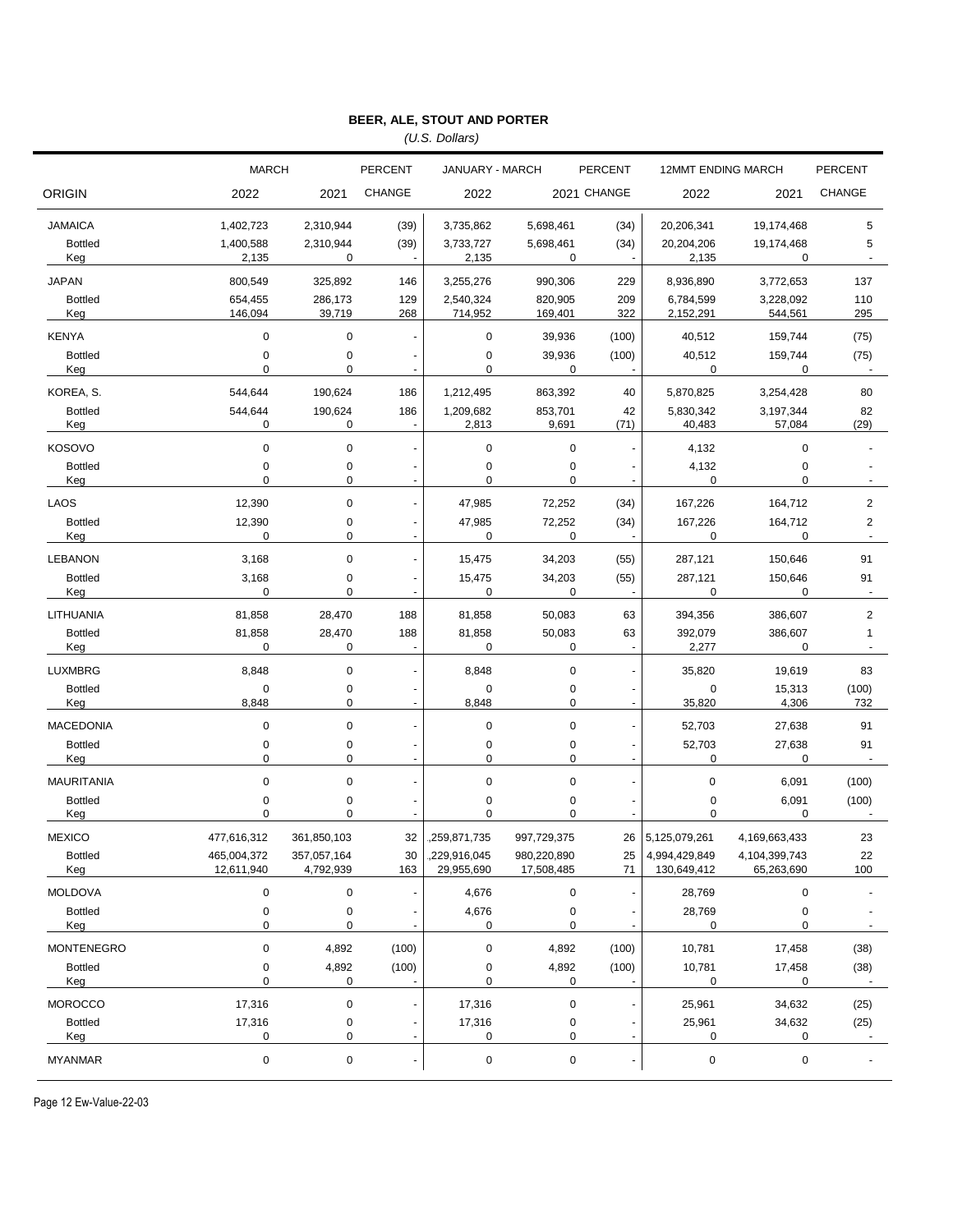*(U.S. Dollars)*

|                       | <b>MARCH</b>          |                       | <b>PERCENT</b>           | JANUARY - MARCH            |                        | <b>PERCENT</b>        |                             | <b>12MMT ENDING MARCH</b>  |                                  |
|-----------------------|-----------------------|-----------------------|--------------------------|----------------------------|------------------------|-----------------------|-----------------------------|----------------------------|----------------------------------|
| <b>ORIGIN</b>         | 2022                  | 2021                  | <b>CHANGE</b>            | 2022                       | 2021 CHANGE            |                       | 2022                        | 2021                       | <b>CHANGE</b>                    |
| <b>Bottled</b><br>Keg | $\pmb{0}$<br>0        | 0<br>0                | $\overline{\phantom{a}}$ | $\mathbf 0$<br>$\mathbf 0$ | $\mathbf 0$<br>0       | $\blacksquare$        | $\pmb{0}$<br>0              | $\pmb{0}$<br>$\mathbf 0$   | $\overline{\phantom{a}}$         |
| N. ZEALAND            | $\mathbf 0$           | 108,215               | (100)                    | 235,249                    | 214,007                | 10                    | 1,541,524                   | 1,261,038                  | 22                               |
| <b>Bottled</b><br>Keg | 0<br>0                | 108,215<br>0          | (100)                    | 235,249<br>0               | 214,007<br>0           | 10<br>$\blacksquare$  | 1,530,773<br>10,751         | 1,258,852<br>2,186         | 22<br>392                        |
| <b>NAMIBIA</b>        | $\mathbf 0$           | 0                     |                          | $\mathbf 0$                | 7,216                  | (100)                 | 20,385                      | 14,343                     | 42                               |
| <b>Bottled</b><br>Keg | 0<br>0                | 0<br>$\Omega$         |                          | $\mathbf 0$<br>$\mathbf 0$ | 7,216<br>0             | (100)                 | 20,385<br>0                 | 14,343<br>0                | 42<br>$\blacksquare$             |
| <b>NEPAL</b>          | 0                     | 0                     |                          | $\mathbf 0$                | $\pmb{0}$              |                       | 16,105                      | $\mathbf 0$                |                                  |
| <b>Bottled</b><br>Keg | 0<br>0                | 0<br>0                |                          | $\mathbf 0$<br>$\mathbf 0$ | $\pmb{0}$<br>0         |                       | $\mathbf 0$<br>16,105       | $\mathbf 0$<br>0           | $\sim$                           |
| <b>NETHLDS</b>        | 61,260,179            | 50,423,528            | 21                       | 162,870,237                | 166,339,684            | (2)                   | 742,073,217                 | 807,596,546                | (8)                              |
| <b>Bottled</b><br>Keg | 60,827,313<br>432,866 | 50,231,570<br>191,958 | 21<br>126                | 161,413,566<br>1,456,671   | 165,952,298<br>387,386 | (3)<br>276            | 733,167,240<br>8,905,977    | 804,364,136<br>3,232,410   | (9)<br>176                       |
| <b>NICARAGUA</b>      | 148,428               | 474,159               | (69)                     | 632,752                    | 703,067                | (10)                  | 3,946,119                   | 1,197,333                  | 230                              |
| <b>Bottled</b><br>Keg | 148,428<br>0          | 474,159<br>0          | (69)                     | 632,752<br>0               | 703,067<br>0           | (10)                  | 3,946,119<br>0              | 1,197,333<br>0             | 230                              |
| <b>NIGERIA</b>        | 3,600                 | 100,055               | (96)                     | 32,461                     | 108,937                | (70)                  | 284,732                     | 212,184                    | 34                               |
| <b>Bottled</b><br>Keg | 3,600<br>0            | 100,055<br>0          | (96)                     | 32,461<br>$\mathbf 0$      | 108,937<br>0           | (70)                  | 284,732<br>0                | 212,184<br>0               | 34                               |
| <b>NORWAY</b>         | $\pmb{0}$             | 25,403                | (100)                    | 47,589                     | 25,403                 | 87                    | 105,428                     | 50,249                     | 110                              |
| <b>Bottled</b><br>Keg | 0<br>0                | $\mathbf 0$<br>25,403 | (100)                    | 19,071<br>28,518           | 0<br>25,403            | 12                    | 19,071<br>86,357            | 4,034<br>46,215            | 373<br>87                        |
| PERU                  | 225,892               | 65,150                | 247                      | 520,577                    | 368,638                | 41                    | 1,576,337                   | 947,759                    | 66                               |
| <b>Bottled</b><br>Keg | 225,892<br>0          | 65,150<br>0           | 247                      | 520,577<br>$\mathbf 0$     | 368,638<br>0           | 41                    | 1,576,337<br>0              | 944,303<br>3,456           | 67<br>(100)                      |
| <b>PHILIPPINES</b>    | 36,120                | 0                     |                          | 36,120                     | 53,396                 | (32)                  | 110,056                     | 158,778                    | (31)                             |
| <b>Bottled</b><br>Keg | 36,120<br>0           | 0<br>$\Omega$         | $\blacksquare$           | 36,120<br>$\mathbf 0$      | 53,396<br>$\Omega$     | (32)                  | 110,056<br>0                | 158,778<br>0               | (31)                             |
| <b>POLAND</b>         | 252,181               | 3,242,706             | (92)                     | 921,403                    | 4,949,587              | (81)                  | 32,611,636                  | 12,673,379                 | 157                              |
| <b>Bottled</b><br>Keg | 252,181<br>0          | 3,242,706<br>0        | (92)                     | 921,403<br>$\mathbf 0$     | 4,949,587<br>0         | (81)                  | 32,611,636<br>0             | 12,673,379<br>0            | 157<br>÷.                        |
| PORTUGAL              | 124,193               | 23,302                | 433                      | 400,838                    | 119,908                | 234                   | 1,801,983                   | 1,398,698                  | 29                               |
| <b>Bottled</b><br>Keg | 113,789<br>10,404     | 23,302<br>0           | 388                      | 390,434<br>10,404          | 119,908<br>0           | 226<br>$\blacksquare$ | 1,597,342<br><u>204,641</u> | 1,326,455<br><u>72,243</u> | 20<br>183                        |
| <b>ROMANIA</b>        | 0                     | 0                     |                          | 31,164                     | 15,105                 | 106                   | 84,970                      | 69,846                     | 22                               |
| <b>Bottled</b><br>Keg | $\pmb{0}$<br>0        | 0<br>0                |                          | 31,164<br>0                | 15,105<br>0            | 106<br>÷.             | 84,970<br>0                 | 69,846<br>0                | 22<br>÷.                         |
| <b>RUSSIA</b>         | $\pmb{0}$             | 0                     |                          | 69,543                     | 133,601                | (48)                  | 524,916                     | 680,717                    | (23)                             |
| <b>Bottled</b><br>Keg | 0<br>0                | 0<br>0                |                          | 69,543<br>0                | 133,601<br>0           | (48)                  | 524,916<br>0                | 680,717<br>0               | (23)<br>$\overline{\phantom{a}}$ |
| S. AFRICA             | $\pmb{0}$             | 0                     |                          | 6,503                      | 7,016                  | (7)                   | 25,243                      | 13,771                     | 83                               |
| <b>Bottled</b><br>Keg | 0<br>0                | 0<br>0                |                          | 6,503<br>0                 | 7,016<br>0             | (7)                   | 25,243<br>0                 | 13,771<br>0                | 83<br>$\blacksquare$             |
| <b>SERBIA</b>         | 6,767                 | 0                     |                          | 12,177                     | 22,579                 | (46)                  | 72,415                      | 69,569                     | 4                                |
| <b>Bottled</b><br>Keg | 6,767<br>0            | 0<br>0                |                          | 12,177<br>0                | 22,579<br>0            | (46)                  | 72,415<br>0                 | 67,109<br>2,460            | 8<br>(100)                       |

Page 13 Ew-Value-22-03